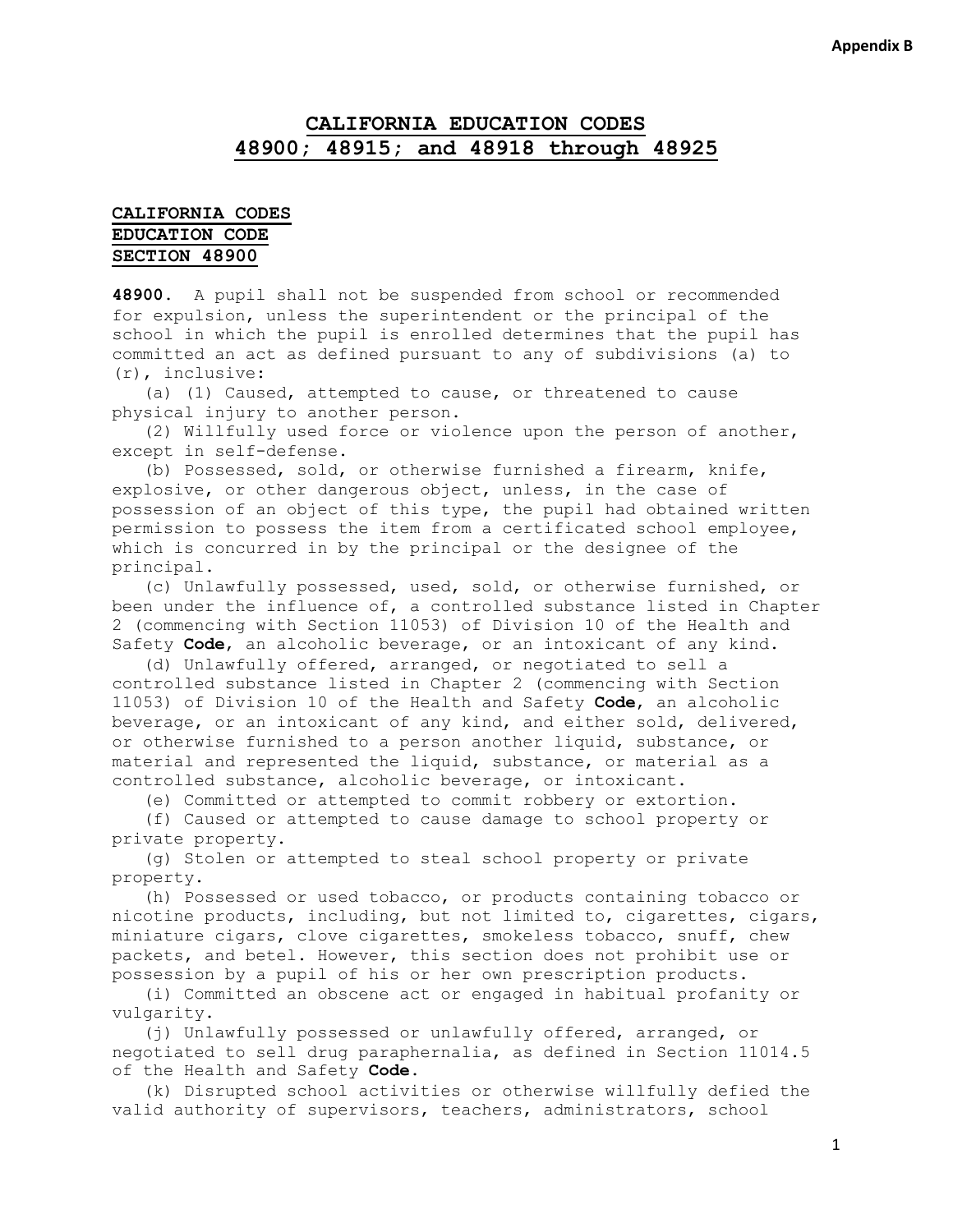officials, or other school personnel engaged in the performance of their duties.

(l) Knowingly received stolen school property or private property.

 (m) Possessed an imitation firearm. As used in this section, "imitation firearm" means a replica of a firearm that is so substantially similar in physical properties to an existing firearm as to lead a reasonable person to conclude that the replica is a firearm.

 (n) Committed or attempted to commit a sexual assault as defined in Section 261, 266c, 286, 288, 288a, or 289 of the Penal **Code** or committed a sexual battery as defined in Section 243.4 of the Penal **Code**.

 (o) Harassed, threatened, or intimidated a pupil who is a complaining witness or a witness in a school disciplinary proceeding for the purpose of either preventing that pupil from being a witness or retaliating against that pupil for being a witness, or both.

 (p) Unlawfully offered, arranged to sell, negotiated to sell, or sold the prescription drug Soma.

 (q) Engaged in, or attempted to engage in, hazing. For purposes of this subdivision, "hazing" means a method of initiation or preinitiation into a pupil organization or body, whether or not the organization or body is officially recognized by an educational institution, which is likely to cause serious bodily injury or personal degradation or disgrace resulting in physical or mental harm to a former, current, or prospective pupil. For purposes of this subdivision, "hazing" does not include athletic events or school-sanctioned events.

 (r) Engaged in an act of bullying, including, but not limited to, bullying committed by means of an electronic act, as defined in subdivisions (f) and (g) of Section 32261, directed specifically toward a pupil or school personnel.

 (s) A pupil shall not be suspended or expelled for any of the acts enumerated in this section, unless that act is related to school activity or school attendance occurring within a school under the jurisdiction of the superintendent of the school district or principal or occurring within any other school district. A pupil may be suspended or expelled for acts that are enumerated in this section and related to school activity or attendance that occur at any time, including, but not limited to, any of the following:

(1) While on school grounds.

(2) While going to or coming from school.

(3) During the lunch period whether on or off the campus.

 (4) During, or while going to or coming from, a school sponsored activity.

 (t) A pupil who aids or abets, as defined in Section 31 of the Penal **Code**, the infliction or attempted infliction of physical injury to another person may be subject to suspension, but not expulsion, pursuant to this section, except that a pupil who has been adjudged by a juvenile court to have committed, as an aider and abettor, a crime of physical violence in which the victim suffered great bodily injury or serious bodily injury shall be subject to discipline pursuant to subdivision (a).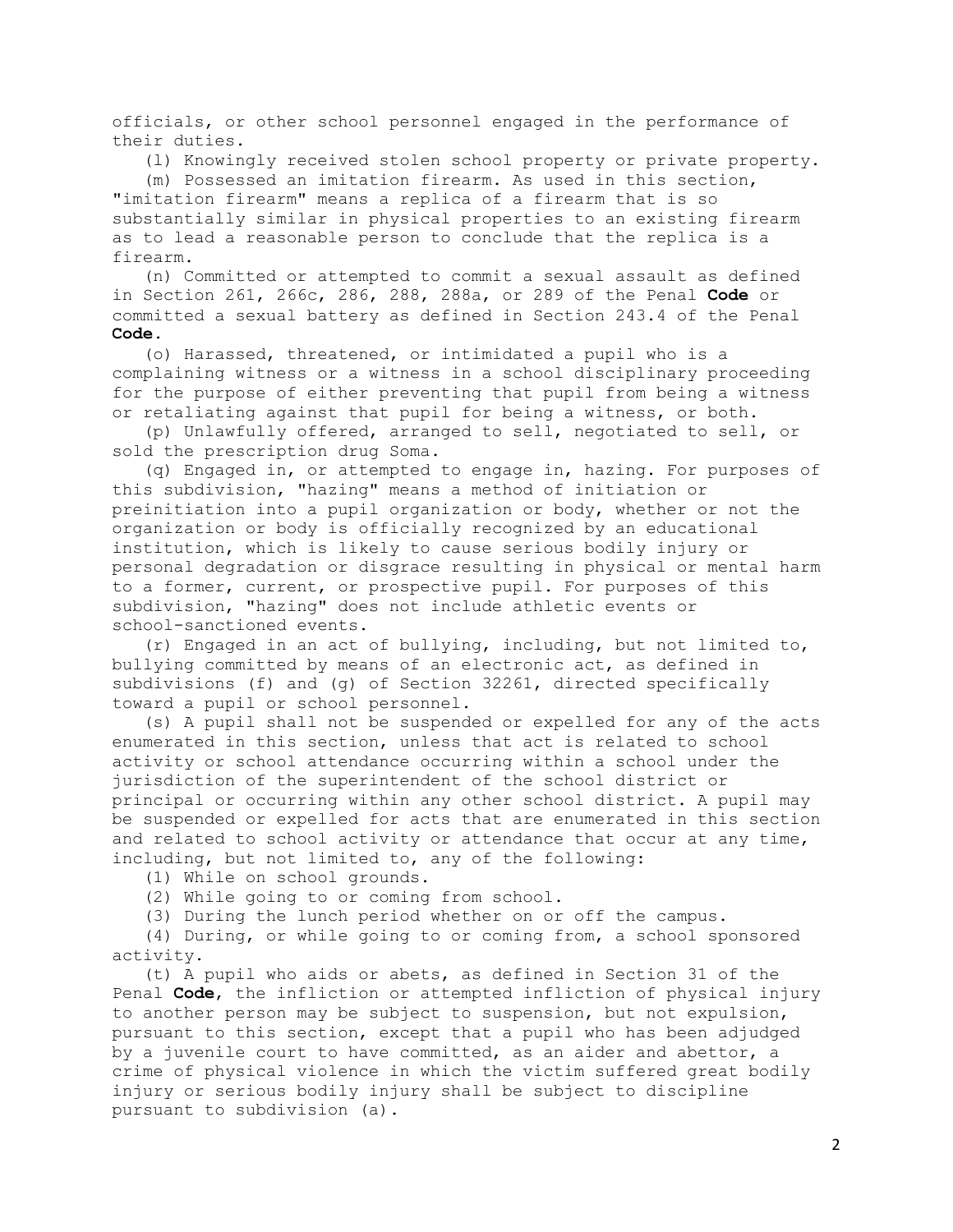(u) As used in this section, "school property" includes, but is not limited to, electronic files and databases.

 (v) A superintendent of the school district or principal may use his or her discretion to provide alternatives to suspension or expulsion, including, but not limited to, counseling and an anger management program, for a pupil subject to discipline under this section.

 (w) It is the intent of the Legislature that alternatives to suspension or expulsion be imposed against a pupil who is truant, tardy, or otherwise absent from school activities.

**48900.1.** (a) The governing board of each school district may adopt a policy authorizing teachers to require the parent or guardian of a pupil who has been suspended by a teacher pursuant to Section 48910 for reasons specified in subdivision (i) or (k) of Section **48900**, to attend a portion of a schoolday in the classroom of his or her child or ward. The policy shall take into account reasonable factors that may prevent compliance with a notice to attend. The attendance of the parent or guardian shall be limited to the class from which the pupil was suspended.

 (b) The policy shall be adopted pursuant to the procedures set forth in Sections 35291 and 35291.5. Parents and guardians shall be notified of this policy prior to its implementation. A teacher shall apply any policy adopted pursuant to this section uniformly to all pupils within the classroom.

 The adopted policy shall include the procedures that the district will follow to accomplish the following:

 (1) Ensure that parents or guardians who attend school for the purposes of this section meet with the school administrator or his or her designee after completing the classroom visitation and before leaving the schoolsite.

 (2) Contact parents or guardians who do not respond to the request to attend school pursuant to this section.

 (c) If a teacher imposes the procedure pursuant to subdivision (a), the principal shall send a written notice to the parent or guardian stating that attendance by the parent or guardian is pursuant to law. This section shall apply only to a parent or guardian who is actually living with the pupil.

 (d) A parent or guardian who has received a written notice pursuant to subdivision (c) shall attend class as specified in the written notice. The notice may specify that the attendance of the parent or guardian be on the day the pupil is scheduled to return to class, or within a reasonable period of time thereafter, as established by the policy of the board adopted pursuant to subdivision (a).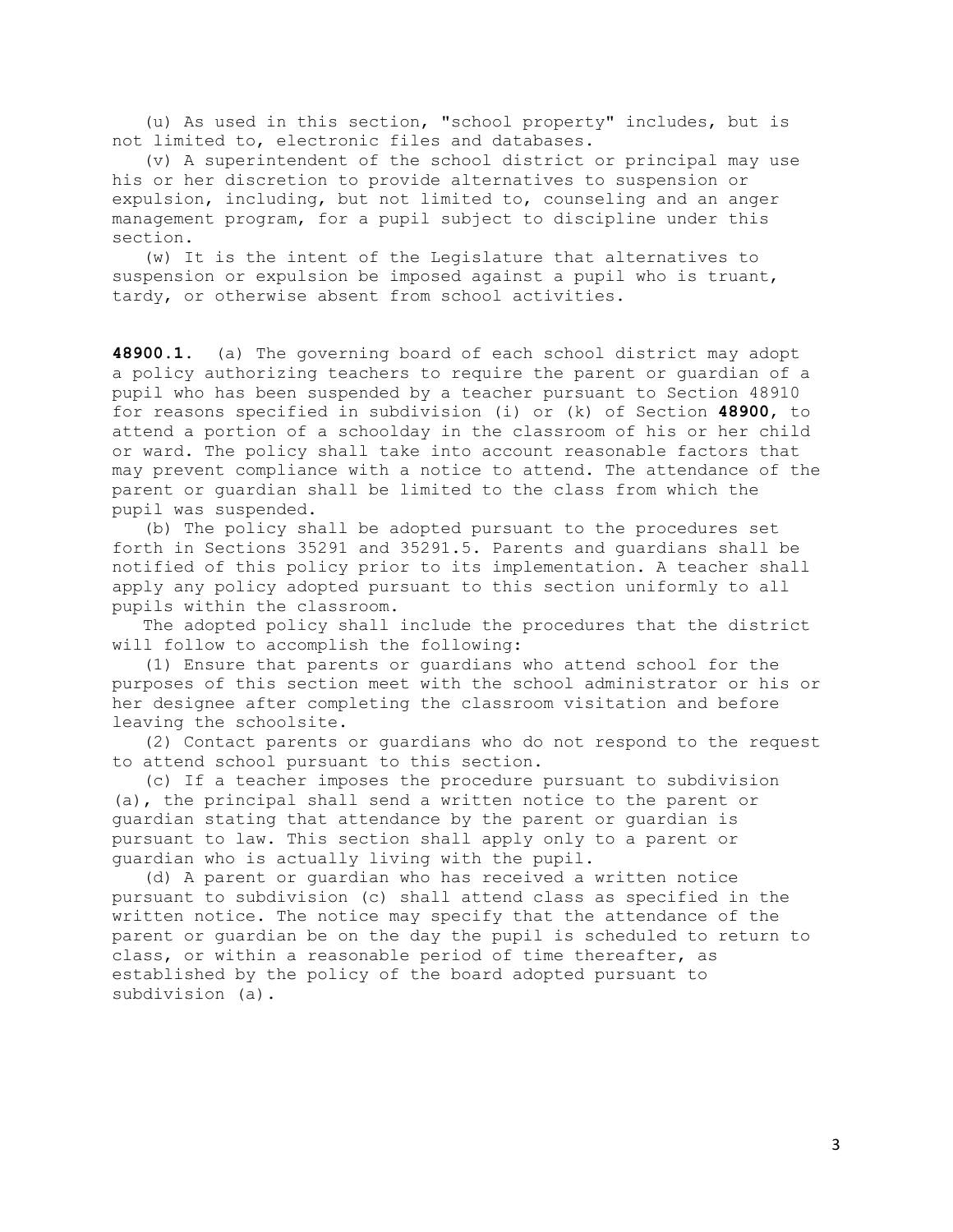**48900.2**. In addition to the reasons specified in Section **48900**, a pupil may be suspended from school or recommended for expulsion if the superintendent or the principal of the school in which the pupil is enrolled determines that the pupil has committed sexual harassment as defined in Section 212.5.

 For the purposes of this chapter, the conduct described in Section 212.5 must be considered by a reasonable person of the same gender as the victim to be sufficiently severe or pervasive to have a negative impact upon the individual's academic performance or to create an intimidating, hostile, or offensive educational environment. This section shall not apply to pupils enrolled in kindergarten and grades 1 to 3, inclusive.

**48900.3.** In addition to the reasons set forth in Sections **48900** and **48900**.2, a pupil in any of grades 4 to 12, inclusive, may be suspended from school or recommended for expulsion if the superintendent or the principal of the school in which the pupil is enrolled determines that the pupil has caused, attempted to cause, threatened to cause, or participated in an act of, hate violence, as defined in subdivision (e) of Section 233.

**48900.4.** In addition to the grounds specified in Sections **48900** and **48900**.2, a pupil enrolled in any of grades 4 to 12, inclusive, may be suspended from school or recommended for expulsion if the superintendent or the principal of the school in which the pupil is enrolled determines that the pupil has intentionally engaged in harassment, threats, or intimidation, directed against school district personnel or pupils, that is sufficiently severe or pervasive to have the actual and reasonably expected effect of materially disrupting classwork, creating substantial disorder, and invading the rights of either school personnel or pupils by creating an intimidating or hostile educational environment.

**48900.5**. Suspension shall be imposed only when other means of correction fail to bring about proper conduct. However, a pupil, including an individual with exceptional needs, as defined in Section 56026, may be suspended for any of the reasons enumerated in Section **48900** upon a first offense, if the principal or superintendent of schools determines that the pupil violated subdivision (a), (b),  $(c)$ , (d), or (e) of Section **48900** or that the pupil's presence causes a danger to persons or property or threatens to disrupt the instructional process.

**48900.6.** As part of or instead of disciplinary action prescribed by this article, the principal of a school, the principal's designee, the superintendent of schools, or the governing board may require a pupil to perform community service on school grounds or, with written permission of the parent or guardian of the pupil, off school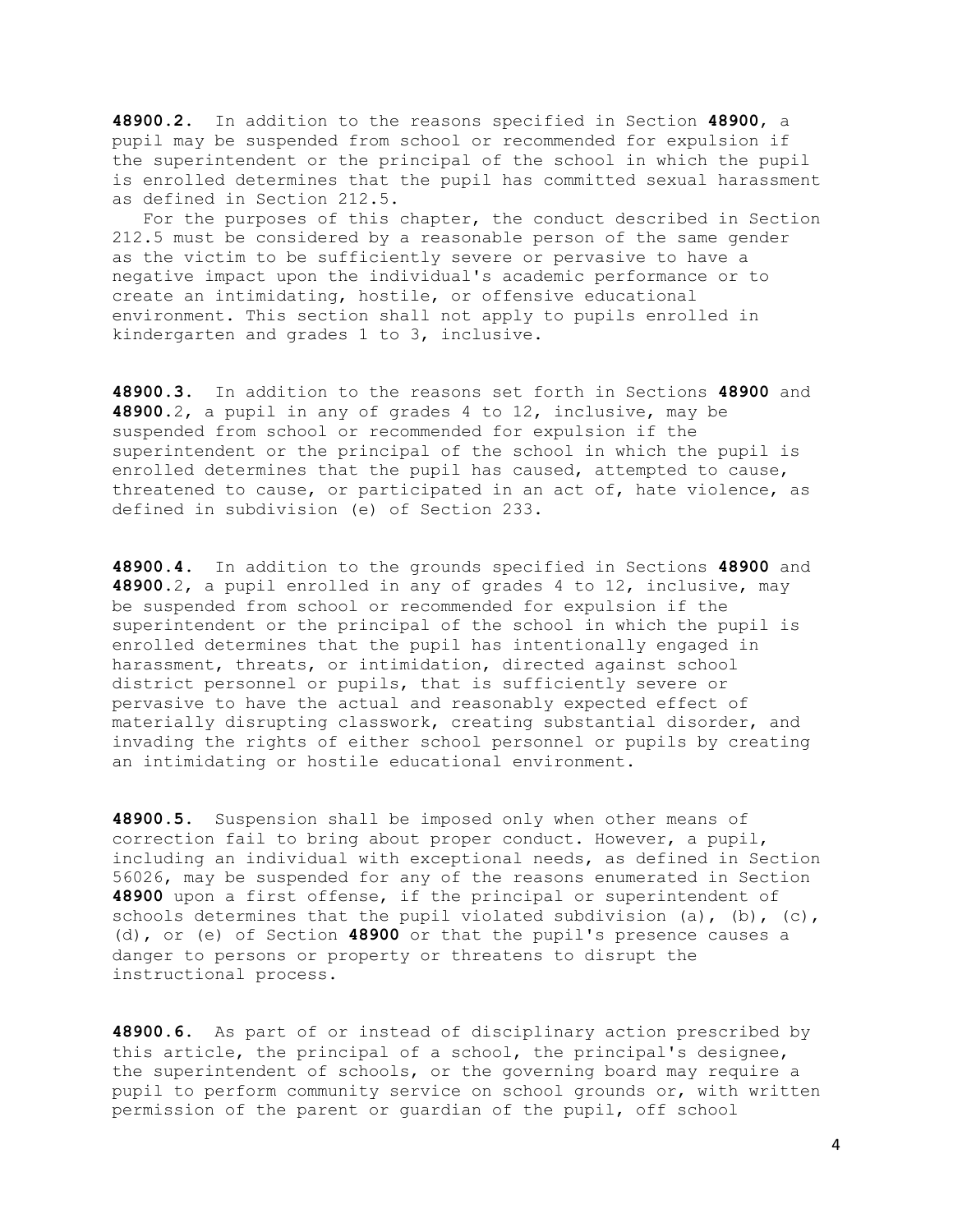grounds, during the pupil's nonschool hours. For the purposes of this section, "community service" may include, but is not limited to, work performed in the community or on school grounds in the areas of outdoor beautification, community or campus betterment, and teacher, peer, or youth assistance programs. This section does not apply if a pupil has been suspended, pending expulsion, pursuant to Section 48915. However, this section applies if the recommended expulsion is not implemented or is, itself, suspended by stipulation or other administrative action.

**48900.7.** (a) In addition to the reasons specified in Sections **48900**, **48900**.2, **48900**.3, and **48900**.4, a pupil may be suspended from school or recommended for expulsion if the superintendent or the principal of the school in which the pupil is enrolled determines that the pupil has made terroristic threats against school officials or school property, or both.

 (b) For the purposes of this section, "terroristic threat" shall include any statement, whether written or oral, by a person who willfully threatens to commit a crime which will result in death, great bodily injury to another person, or property damage in excess of one thousand dollars  $(91,000)$ , with the specific intent that the statement is to be taken as a threat, even if there is no intent of actually carrying it out, which, on its face and under the circumstances in which it is made, is so unequivocal, unconditional, immediate, and specific as to convey to the person threatened, a gravity of purpose and an immediate prospect of execution of the threat, and thereby causes that person reasonably to be in sustained fear for his or her own safety or for his or her immediate family's safety, or for the protection of school district property, or the personal property of the person threatened or his or her immediate family.

**48900.8.** For purposes of notification to parents, and for the reporting of expulsion or suspension offenses to the department, each school district shall specifically identify, by offense committed, in all appropriate official records of a pupil each suspension or expulsion of that pupil for the commission of any of the offenses set forth in Section **48900**, **48900**.2, **48900**.3, **48900**.4, **48900**.7, or 48915.

## **CALIFORNIA CODES EDUCATION CODE SECTION 48915**

**48915.** (a) Except as provided in subdivisions (c) and (e), the principal or the superintendent of schools shall recommend the expulsion of a pupil for any of the following acts committed at school or at a school activity off school grounds, unless the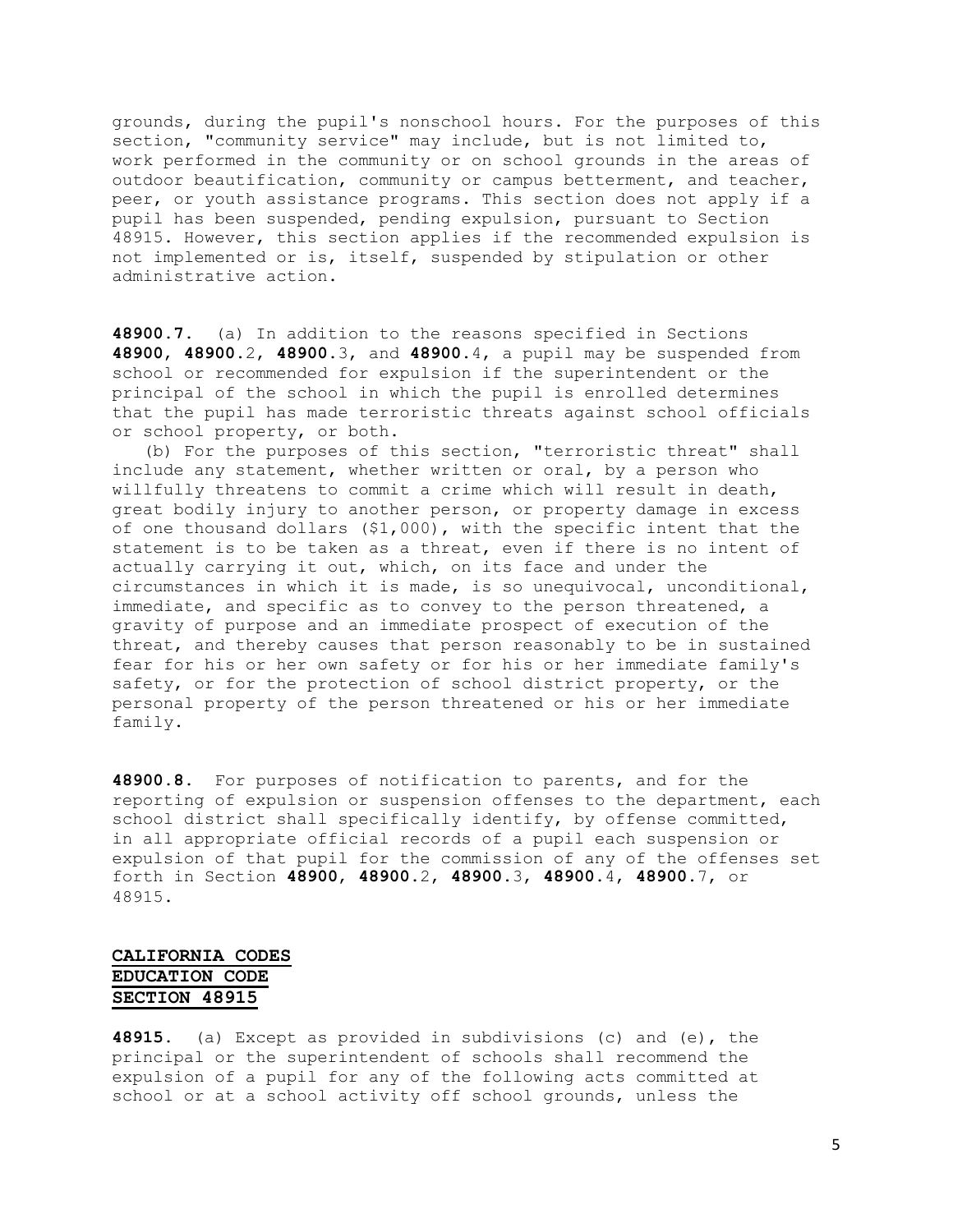principal or superintendent finds that expulsion is inappropriate, due to the particular circumstance:

 (1) Causing serious physical injury to another person, except in self-defense.

 (2) Possession of any knife or other dangerous object of no reasonable use to the pupil.

 (3) Unlawful possession of any controlled substance listed in Chapter 2 (commencing with Section 11053) of Division 10 of the Health and Safety **Code**, except for the first offense for the possession of not more than one avoirdupois ounce of marijuana, other than concentrated cannabis.

(4) Robbery or extortion.

 (5) Assault or battery, as defined in Sections 240 and 242 of the Penal **Code**, upon any school employee.

 (b) Upon recommendation by the principal, superintendent of schools, or by a hearing officer or administrative panel appointed pursuant to subdivision (d) of Section 48918, the governing board may order a pupil expelled upon finding that the pupil committed an act listed in subdivision (a) or in subdivision (a), (b), (c), (d), or (e) of Section **48900**. A decision to expel shall be based on a finding of one or both of the following:

 (1) Other means of correction are not feasible or have repeatedly failed to bring about proper conduct.

 (2) Due to the nature of the act, the presence of the pupil causes a continuing danger to the physical safety of the pupil or others.

 (c) The principal or superintendent of schools shall immediately suspend, pursuant to Section 48911, and shall recommend expulsion of a pupil that he or she determines has committed any of the following acts at school or at a school activity off school grounds:

 (1) Possessing, selling, or otherwise furnishing a firearm. This subdivision does not apply to an act of possessing a firearm if the pupil had obtained prior written permission to possess the firearm from a certificated school employee, which is concurred in by the principal or the designee of the principal. This subdivision applies to an act of possessing a firearm only if the possession is verified by an employee of a school district.

(2) Brandishing a knife at another person.

 (3) Unlawfully selling a controlled substance listed in Chapter 2 (commencing with Section 11053) of Division 10 of the Health and Safety **Code**.

 (4) Committing or attempting to commit a sexual assault as defined in subdivision (n) of Section **48900** or committing a sexual battery as defined in subdivision (n) of Section **48900**.

(5) Possession of an explosive.

 (d) The governing board shall order a pupil expelled upon finding that the pupil committed an act listed in subdivision (c), and shall refer that pupil to a program of study that meets all of the following conditions:

 (1) Is appropriately prepared to accommodate pupils who exhibit discipline problems.

 (2) Is not provided at a comprehensive middle, junior, or senior high school, or at any elementary school.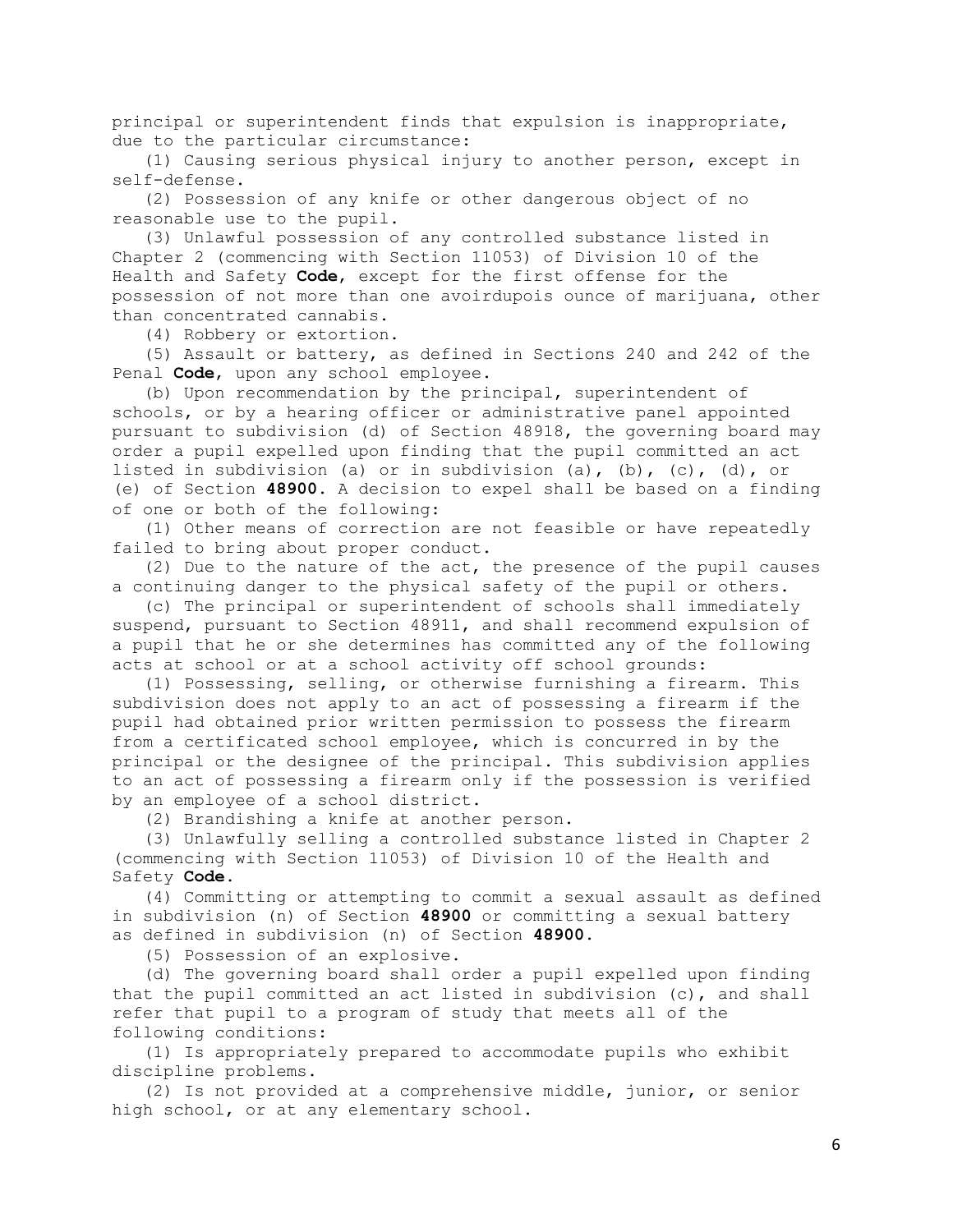(3) Is not housed at the schoolsite attended by the pupil at the time of suspension.

 (e) Upon recommendation by the principal, superintendent of schools, or by a hearing officer or administrative panel appointed pursuant to subdivision (d) of Section 48918, the governing board may order a pupil expelled upon finding that the pupil, at school or at a school activity off of school grounds violated subdivision (f), (g), (h), (i), (j), (k), (l), or (m) of Section **48900**, or Section **48900**.2, **48900**.3, or **48900**.4, and either of the following:

 (1) That other means of correction are not feasible or have repeatedly failed to bring about proper conduct.

 (2) That due to the nature of the violation, the presence of the pupil causes a continuing danger to the physical safety of the pupil or others.

 (f) The governing board shall refer a pupil who has been expelled pursuant to subdivision (b) or (e) to a program of study which meets all of the conditions specified in subdivision (d). Notwithstanding this subdivision, with respect to a pupil expelled pursuant to subdivision (e), if the county superintendent of schools certifies that an alternative program of study is not available at a site away from a comprehensive middle, junior, or senior high school, or an elementary school, and that the only option for placement is at another comprehensive middle, junior, or senior high school, or another elementary school, the pupil may be referred to a program of study that is provided at a comprehensive middle, junior, or senior high school, or at an elementary school.

 (g) As used in this section, "knife" means any dirk, dagger, or other weapon with a fixed, sharpened blade fitted primarily for stabbing, a weapon with a blade fitted primarily for stabbing, a weapon with a blade longer than 3 1/2 inches, a folding knife with a blade that locks into place, or a razor with an unguarded blade.

 (h) As used in this section, the term "explosive" means "destructive device" as described in Section 921 of Title 18 of the United States **Code**.

**48915.01**. If the governing board of a school district has established a community day school pursuant to Section 48661 on the same site as a comprehensive middle, junior, or senior high school, or at any elementary school, the governing board does not have to meet the condition in paragraph (2) of subdivision (d) of Section 48915 when the board, pursuant to subdivision (f) of Section 48915, refers a pupil to a program of study and that program of study is at the community day school. All the other conditions of subdivision (d) of Section 48915 are applicable to the referral as required by subdivision (f) of Section 48915.

**48915.1.** (a) If the governing board of a school district receives a request from an individual who has been expelled from another school district for an act other than those described in subdivision (a) or (c) of Section 48915, for enrollment in a school maintained by the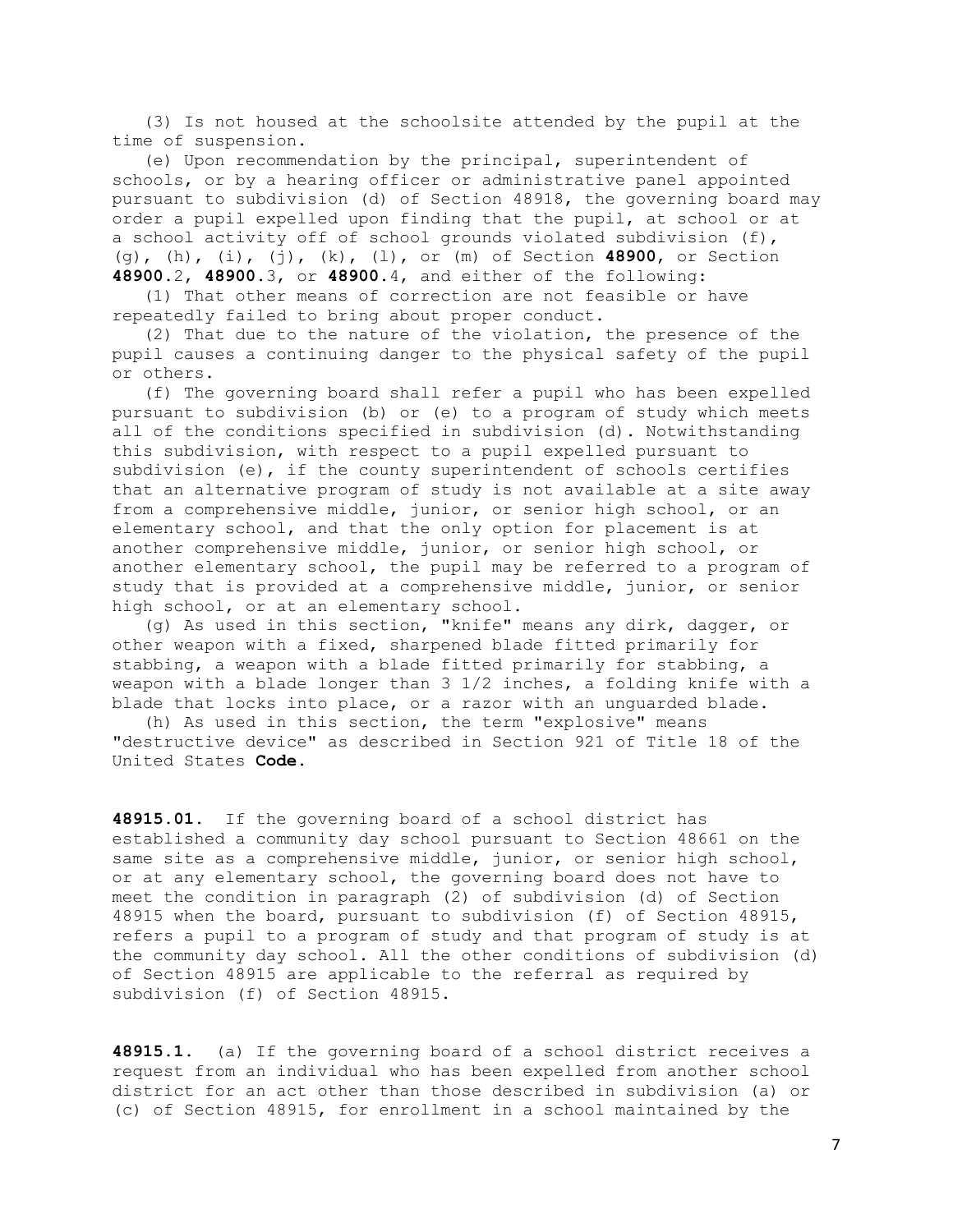school district, the board shall hold a hearing to determine whether that individual poses a continuing danger either to the pupils or employees of the school district. The hearing and notice shall be conducted in accordance with the rules and regulations governing procedures for the expulsion of pupils as described in Section 48918. A school district may request information from another school district regarding a recommendation for expulsion or the expulsion of an applicant for enrollment. The school district receiving the request shall respond to the request with all deliberate speed but shall respond no later than five working days from the date of the receipt of the request.

 (b) If a pupil has been expelled from his or her previous school for an act other than those listed in subdivision (a) or (c) of Section 48915, the parent, guardian, or pupil, if the pupil is emancipated or otherwise legally of age, shall, upon enrollment, inform the receiving school district of his or her status with the previous school district. If this information is not provided to the school district and the school district later determines the pupil was expelled from the previous school, the lack of compliance shall be recorded and discussed in the hearing required pursuant to subdivision (a).

 (c) The governing board of a school district may make a determination to deny enrollment to an individual who has been expelled from another school district for an act other than those described in subdivision (a) or (c) of Section 48915, for the remainder of the expulsion period after a determination has been made, pursuant to a hearing, that the individual poses a potential danger to either the pupils or employees of the school district.

 (d) The governing board of a school district, when making its determination whether to enroll an individual who has been expelled from another school district for these acts, may consider the following options:

(1) Deny enrollment.

(2) Permit enrollment.

 (3) Permit conditional enrollment in a regular school program or another educational program.

 (e) Notwithstanding any other provision of law, the governing board of a school district, after a determination has been made, pursuant to a hearing, that an individual expelled from another school district for an act other than those described in subdivision (a) or (c) of Section 48915 does not pose a danger to either the pupils or employees of the school district, shall permit the individual to enroll in a school in the school district during the term of the expulsion, provided that he or she, subsequent to the expulsion, either has established legal residence in the school district, pursuant to Section 48200, or has enrolled in the school pursuant to an interdistrict agreement executed between the affected school districts pursuant to Chapter 5 (commencing with Section 46600).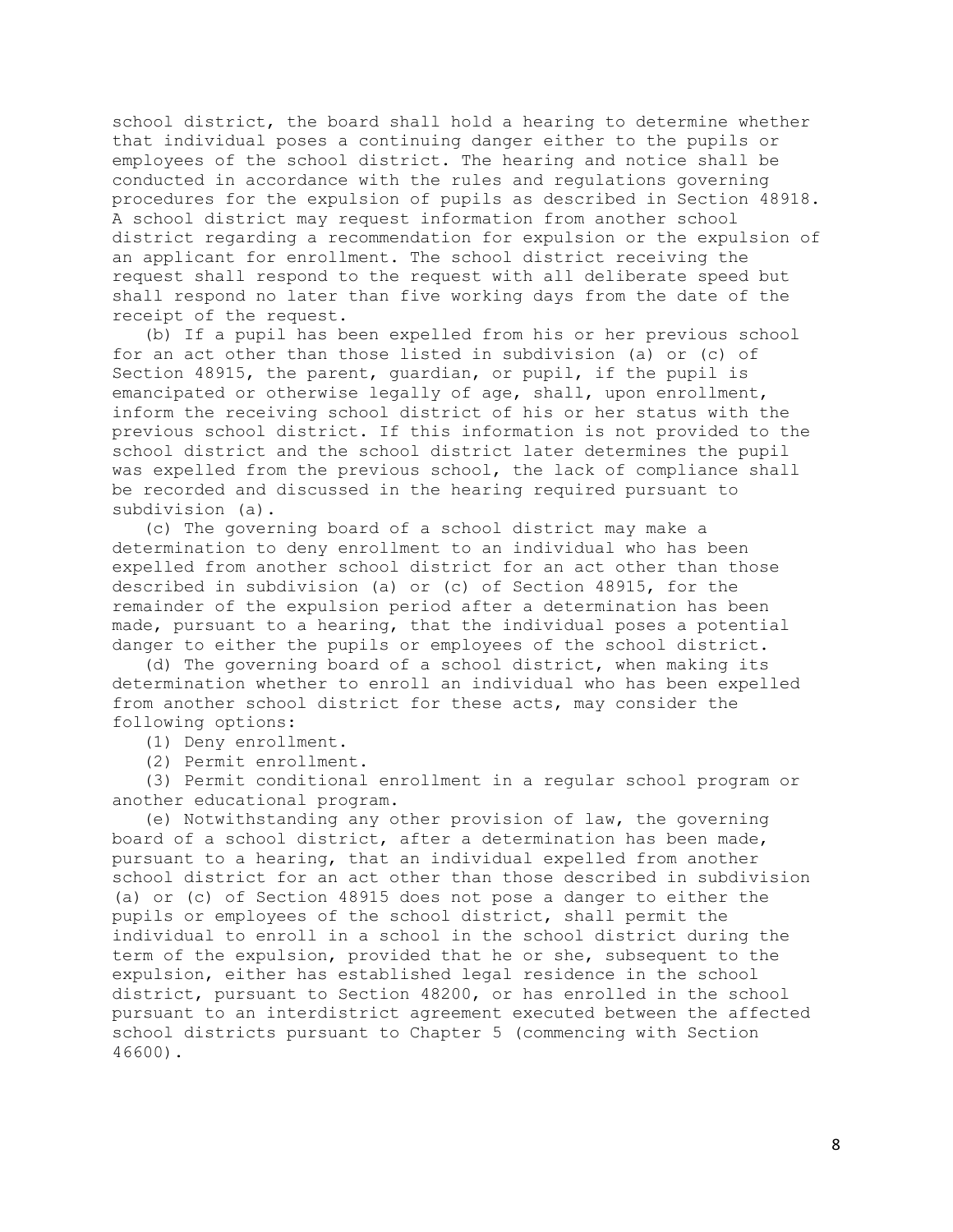**48915.2.** (a) A pupil expelled from school for any of the offenses listed in subdivision (a) or (c) of Section 48915, shall not be permitted to enroll in any other school or school district during the period of expulsion unless it is a county community school pursuant to subdivision (c) of Section 1981, or a juvenile court school, as described in Section 48645.1, or a community day school pursuant to Article 3 (commencing with Section 48660) of Chapter 4 of Part 27.

 (b) After a determination has been made, pursuant to a hearing under Section 48918, that an individual expelled from another school district for any act described in subdivision (a) or (c) of Section 48915 does not pose a danger to either the pupils or employees of the school district, the governing board of a school district may permit the individual to enroll in the school district after the term of expulsion, subject to one of the following conditions:

 (1) He or she has established legal residence in the school district, pursuant to Section 48200.

 (2) He or she is enrolled in the school pursuant to an interdistrict agreement executed between the affected school districts pursuant to Chapter 5 (commencing with Section 46600) of Part 26.

**48915.5.** (a) An individual with exceptional needs, as defined in Section 56026, may be suspended or expelled from school in accordance with Section 1415(k) of Title 20 of the United States **Code**, the discipline provisions contained in Sections 300.530 to 300.537, inclusive, of Title 34 of the **Code** of Federal Regulations, and other provisions of this part that do not conflict with federal law and regulations.

 (b) A free appropriate public **education** for individuals with exceptional needs suspended or expelled from school shall be in accordance with Section 1412(a)(1) of Title 20 of the United States **Code** and Section 300.530(d) of Title 34 of the **Code** of Federal Regulations.

 (c) If an individual with exceptional needs is excluded from schoolbus transportation, the pupil is entitled to be provided with an alternative form of transportation at no cost to the pupil or parent or guardian provided that transportation is specified in the pupil's individualized **education** program.

**48915.7**. It is the intent of the Legislature that where community school opportunities exist, the principal shall recommend for expulsion, and the governing board shall expel, any pupil who is found to be in possession of a firearm at school or at a school activity off school grounds and that the governing board shall request the county board of **education** to enroll the pupil in a community school.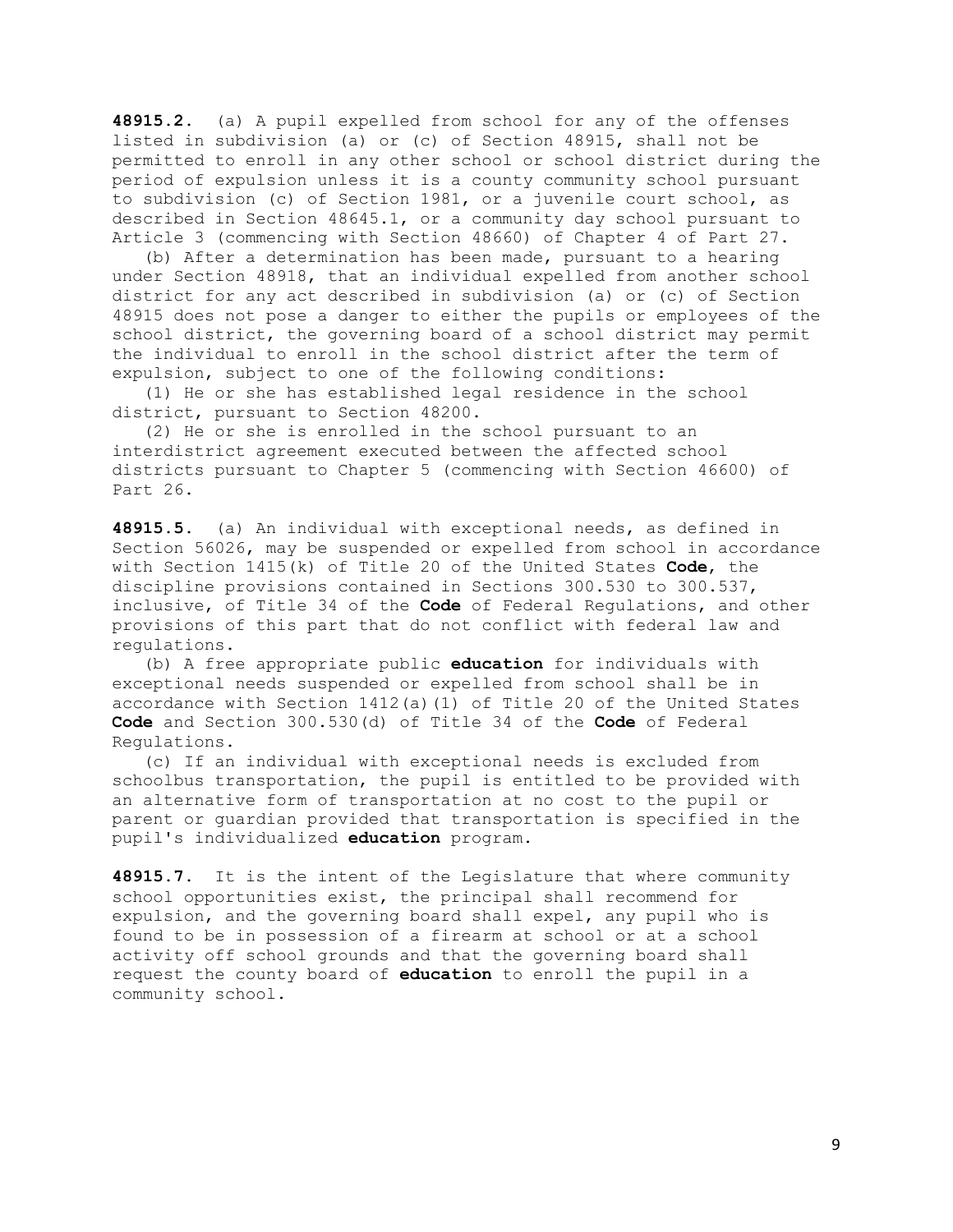## **CALIFORNIA CODES EDUCATION CODE SECTION 48916**

**48916.** (a) An expulsion order shall remain in effect until the governing board, in the manner prescribed in this article, orders the readmission of a pupil. At the time an expulsion of a pupil is ordered for an act other than those described in subdivision (c) of Section 48915, the governing board shall set a date, not later than the last day of the semester following the semester in which the expulsion occurred, when the pupil shall be reviewed for readmission to a school maintained by the district or to the school the pupil last attended. If an expulsion is ordered during summer session or the intersession period of a year-round program the governing board shall set a date, not later than the last day of the semester following the summer session or intersession period in which the expulsion occurred, when the pupil shall be reviewed for readmission to a school maintained by the district or to the school the pupil last attended. For a pupil who has been expelled pursuant to subdivision (c) of Section 48915, the governing board shall set a date of one year from the date the expulsion occurred, when the pupil shall be reviewed for readmission to a school maintained by the district, except that the governing board may set an earlier date for readmission on a case-by-case basis.

 (b) The governing board shall recommend a plan of rehabilitation for the pupil at the time of the expulsion order, which may include, but not be limited to, periodic review as well as assessment at the time of review for readmission. The plan may also include recommendations for improved academic performance, tutoring, special education assessments, job training, counseling, employment, community service, or other rehabilitative programs.

 (c) The governing board of each school district shall adopt rules and regulations establishing a procedure for the filing and processing of requests for readmission and the process for the required review of all expelled pupils for readmission. Upon completion of the readmission process, the governing board shall readmit the pupil, unless the governing board makes a finding that the pupil has not met the conditions of the rehabilitation plan or continues to pose a danger to campus safety or to other pupils or employees of the school district. A description of the procedure shall be made available to the pupil and the pupil's parent or guardian at the time the expulsion order is entered.

 (d) If the governing board denies the readmission of an expelled pupil pursuant to subdivision (c), the governing board shall make a determination either to continue the placement of the pupil in the alternative educational program initially selected for the pupil during the period of the expulsion order or to place the pupil in another program that may include, but need not be limited to, serving expelled pupils, including placement in a county community school.

(e) The governing board shall provide written notice to the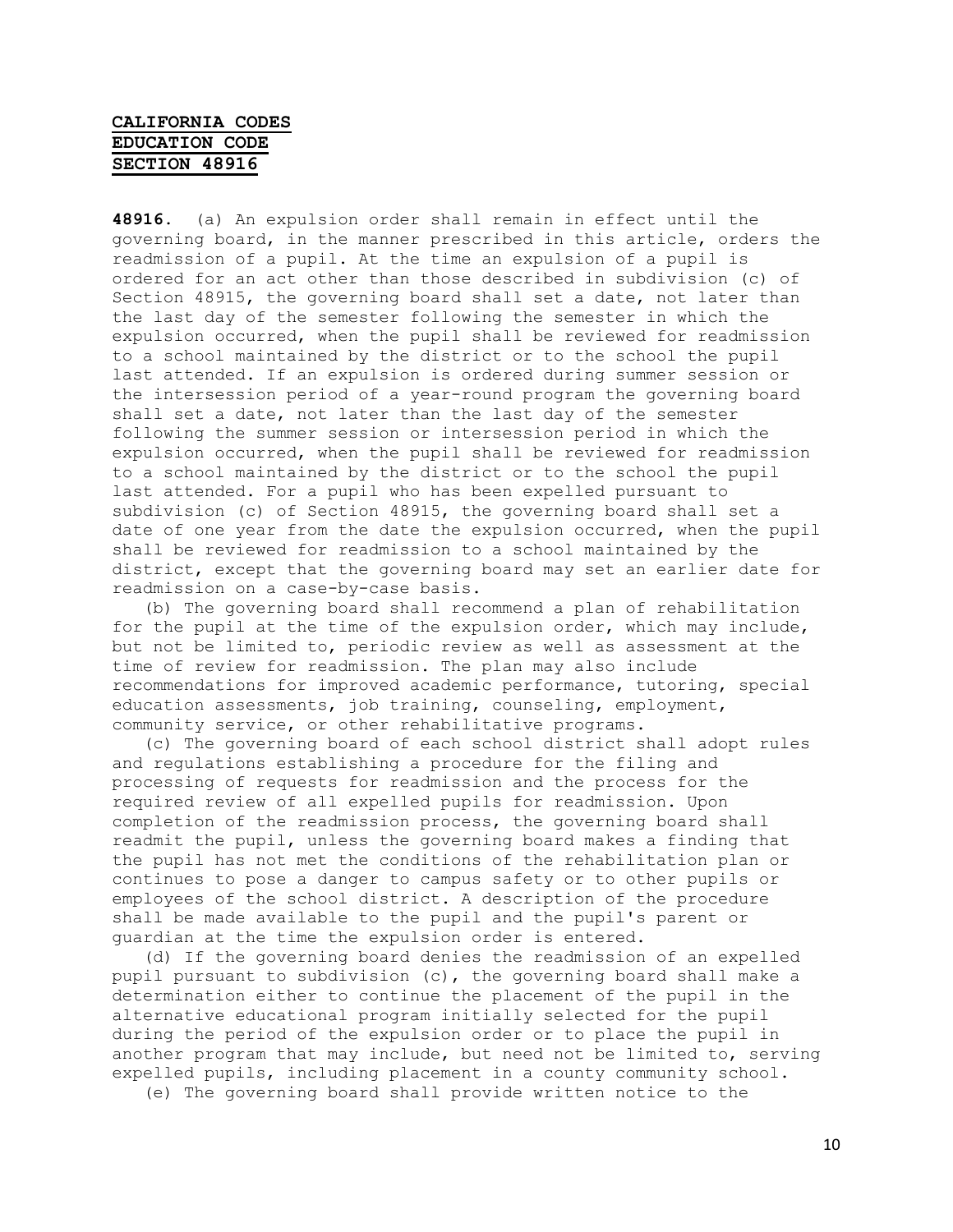expelled pupil and the pupil's parent or guardian describing the reasons for denying the pupil readmittance into the regular school district program. The written notice shall also include the determination of the educational program for the expelled pupil pursuant to subdivision (d). The expelled pupil shall enroll in that educational program unless the parent or guardian of the pupil elects to enroll the pupil in another school district.

**48916.1.** (a) At the time an expulsion of a pupil is ordered, the governing board of the school district shall ensure that an educational program is provided to the pupil who is subject to the expulsion order for the period of the expulsion. Except for pupils expelled pursuant to subdivision (d) of Section 48915, the governing board of a school district is required to implement the provisions of this section only to the extent funds are appropriated for this purpose in the annual Budget Act or other legislation, or both.

 (b) Notwithstanding any other provision of law, any educational program provided pursuant to subdivision (a) may be operated by the school district, the county superintendent of schools, or a consortium of districts or in joint agreement with the county superintendent of schools.

 (c) Any educational program provided pursuant to subdivision (b) may not be situated within or on the grounds of the school from which the pupil was expelled.

 (d) If the pupil who is subject to the expulsion order was expelled from any of kindergarten or grades 1 to 6, inclusive, the educational program provided pursuant to subdivision (b) may not be combined or merged with educational programs offered to pupils in any of grades 7 to 12, inclusive. The district or county program is the only program required to be provided to expelled pupils as determined by the governing board of the school district. This subdivision, as it relates to the separation of pupils by grade levels, does not apply to community day schools offering instruction in any of kindergarten and grades 1 to 8, inclusive, and established in accordance with Section 48660.

(e) (1) Each school district shall maintain the following data:

(A) The number of pupils recommended for expulsion.

(B) The grounds for each recommended expulsion.

(C) Whether the pupil was subsequently expelled.

(D) Whether the expulsion order was suspended.

(E) The type of referral made after the expulsion.

 (F) The disposition of the pupil after the end of the period of expulsion.

 (2) The Superintendent may require a school district to report this data as part of the coordinated compliance review. If a school district does not report outcome data as required by this subdivision, the Superintendent may not apportion any further money to the school district pursuant to Section 48664 until the school district is in compliance with this subdivision. Before withholding the apportionment of funds to a school district pursuant to this subdivision, the Superintendent shall give written notice to the governing board of the school district that the school district has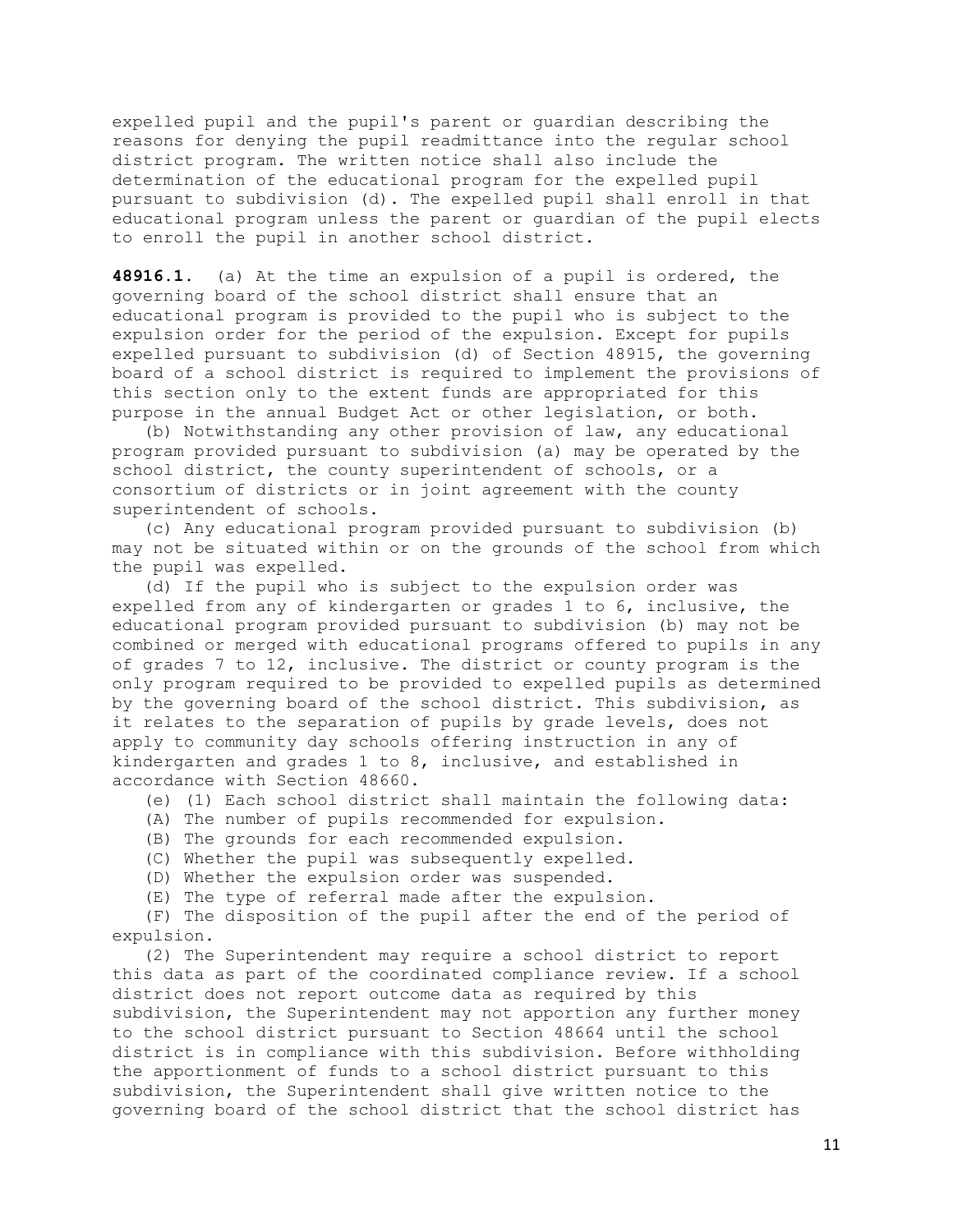failed to report the data required by paragraph (1) and that the school district has 30 calendar days from the date of the written notice of noncompliance to report the requested data and thereby avoid the withholding of the apportionment of funds.

 (f) If the county superintendent of schools is unable for any reason to serve the expelled pupils of a school district within the county, the governing board of that school district may enter into an agreement with a county superintendent of schools in another county to provide education services for the district's expelled pupils.

**48916.5.** The governing board may require a pupil who is expelled from school for reasons relating to controlled substances, as defined in Sections 11054 to 11058, inclusive, of the Health and Safety Code, or alcohol, prior to returning to school to enroll in a county-supported drug rehabilitation program. No pupil shall be required to enroll in a rehabilitation program pursuant to this section without the consent of his or her parent or guardian.

## **CALIFORNIA CODES EDUCATION CODE SECTION 48918**

**48918.** The governing board of each school district shall establish rules and regulations governing procedures for the expulsion of pupils. These procedures shall include, but are not necessarily limited to, all of the following:

 (a) The pupil shall be entitled to a hearing to determine whether the pupil should be expelled. An expulsion hearing shall be held within 30 schooldays after the date the principal or the superintendent of schools determines that the pupil has committed any of the acts enumerated in Section **48900**, unless the pupil requests, in writing, that the hearing be postponed. The adopted rules and regulations shall specify that the pupil is entitled to at least one postponement of an expulsion hearing, for a period of not more than 30 calendar days. Any additional postponement may be granted at the discretion of the governing board.

 Within 10 schooldays after the conclusion of the hearing, the governing board shall decide whether to expel the pupil, unless the pupil requests in writing that the decision be postponed. If the hearing is held by a hearing officer or an administrative panel, or if the district governing board does not meet on a weekly basis, the governing board shall decide whether to expel the pupil within 40 schooldays after the date of the pupil's removal from his or her school of attendance for the incident for which the recommendation for expulsion is made by the principal or the superintendent, unless the pupil requests in writing that the decision be postponed.

 If compliance by the governing board with the time requirements for the conducting of an expulsion hearing under this subdivision is impracticable during the regular school year, the superintendent of schools or the superintendent's designee may, for good cause, extend the time period for the holding of the expulsion hearing for an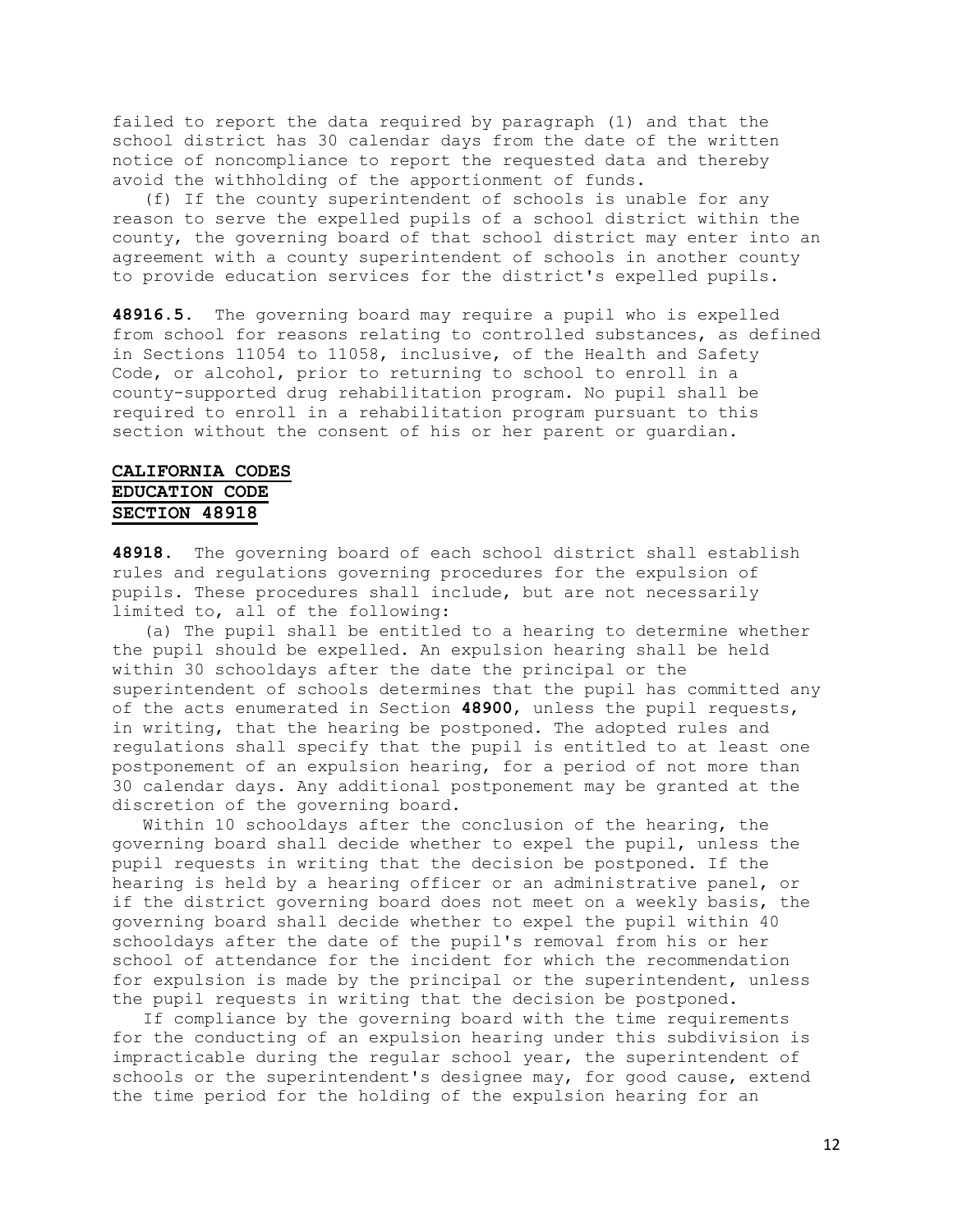additional five schooldays. If compliance by the governing board with the time requirements for the conducting of an expulsion hearing under this subdivision is impractical due to a summer recess of governing board meetings of more than two weeks, the days during the recess period shall not be counted as schooldays in meeting the time requirements. The days not counted as schooldays in meeting the time requirements for an expulsion hearing because of a summer recess of governing board meetings shall not exceed 20 schooldays, as defined in subdivision (c) of Section 48925, and unless the pupil requests in writing that the expulsion hearing be postponed, the hearing shall be held not later than 20 calendar days prior to the first day of school for the school year. Reasons for the extension of the time for the hearing shall be included as a part of the record at the time the expulsion hearing is conducted. Upon the commencement of the hearing, all matters shall be pursued and conducted with reasonable diligence and shall be concluded without any unnecessary delay.

 (b) Written notice of the hearing shall be forwarded to the pupil at least 10 calendar days prior to the date of the hearing. The notice shall include all of the following:

(1) The date and place of the hearing.

 (2) A statement of the specific facts and charges upon which the proposed expulsion is based.

 (3) A copy of the disciplinary rules of the district that relate to the alleged violation.

 (4) A notice of the parent, guardian, or pupil's obligation pursuant to subdivision (b) of Section 48915.1.

 (5) Notice of the opportunity for the pupil or the pupil's parent or guardian to appear in person or to be represented by legal counsel or by a nonattorney adviser, to inspect and obtain copies of all documents to be used at the hearing, to confront and question all witnesses who testify at the hearing, to question all other evidence presented, and to present oral and documentary evidence on the pupil' s behalf, including witnesses. In a hearing in which a pupil is alleged to have committed or attempted to commit a sexual assault as specified in subdivision (n) of Section **48900** or committing a sexual battery as defined in subdivision (n) of Section **48900**, a complaining witness shall be given five days' notice before being called to testify, and shall be entitled to have up to two adult support persons, including, but not limited to, a parent, guardian, or legal counsel, present during their testimony. Before a complaining witness testifies, support persons shall be admonished that the hearing is confidential. Nothing in this subdivision shall preclude the person presiding over an expulsion hearing from removing a support person whom the presiding person finds is disrupting the hearing. If one or both of the support persons is also a witness, the provisions of Section 868.5 of the Penal **Code** shall be followed for the hearing. This section does not require a pupil or the pupil's parent or guardian to be represented by legal counsel or by a nonattorney adviser at the hearing.

 (A) For purposes of this section, "legal counsel" means an attorney or lawyer who is admitted to the practice of law in California and is an active member of the State Bar of California.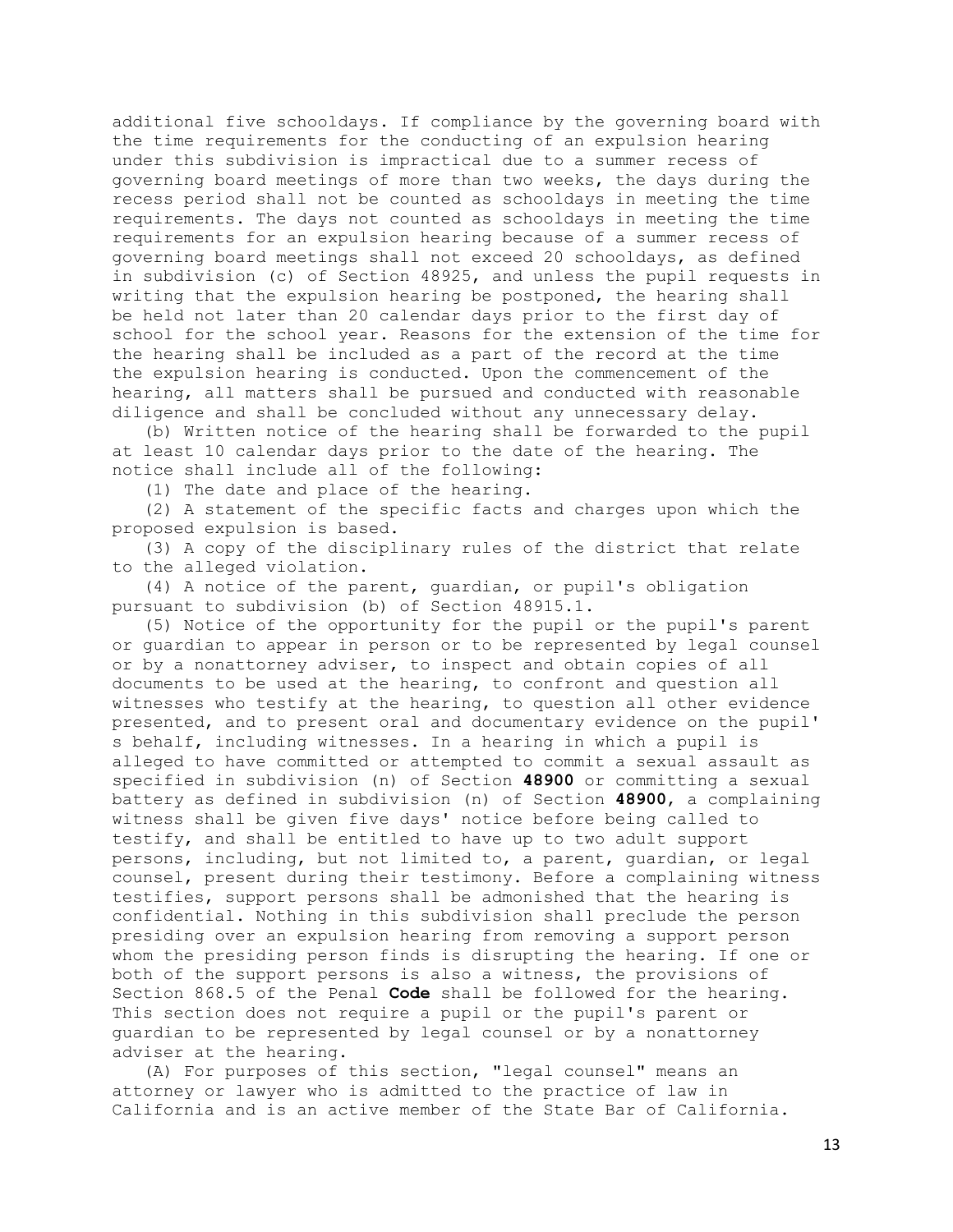(B) For purposes of this section, "nonattorney advisor" means an individual who is not an attorney or lawyer, but who is familiar with the facts of the case, and has been selected by the pupil or pupil's parent or guardian to provide assistance at the hearing.

 (c) Notwithstanding Section 54593 of the Government **Code** and Section 35145, the governing board shall conduct a hearing to consider the expulsion of a pupil in a session closed to the public, unless the pupil requests, in writing, at least five days before the date of the hearing, that the hearing be conducted at a public meeting. Regardless of whether the expulsion hearing is conducted in a closed or public session, the governing board may meet in closed session for the purpose of deliberating and determining whether the pupil should be expelled.

 If the governing board or the hearing officer or administrative panel appointed under subdivision (d) to conduct the hearing admits any other person to a closed deliberation session, the parent or guardian of the pupil, the pupil, and the counsel of the pupil also shall be allowed to attend the closed deliberations.

If the hearing is to be conducted at a public meeting, and there is a charge of committing or attempting to commit a sexual assault as defined in subdivision (n) of Section **48900** or committing a sexual battery as defined in subdivision (n) of Section **48900**, a complaining witness shall have the right to have his or her testimony heard in a session closed to the public when testifying at a public meeting would threaten serious psychological harm to the complaining witness and there are no alternative procedures to avoid the threatened harm, including, but not limited to, videotaped deposition or contemporaneous examination in another place communicated to the hearing room by means of closed-circuit television.

 (d) Instead of conducting an expulsion hearing itself, the governing board may contract with the county hearing officer, or with the Office of Administrative Hearings of the State of California pursuant to Chapter 14 (commencing with Section 27720) of Part 3 of Division 2 of Title 3 of the Government **Code** and Section 35207, for a hearing officer to conduct the hearing. The governing board may also appoint an impartial administrative panel of three or more certificated persons, none of whom is a member of the board or employed on the staff of the school in which the pupil is enrolled. The hearing shall be conducted in accordance with all of the procedures established under this section.

 (e) Within three schooldays after the hearing, the hearing officer or administrative panel shall determine whether to recommend the expulsion of the pupil to the governing board. If the hearing officer or administrative panel decides not to recommend expulsion, the expulsion proceedings shall be terminated and the pupil immediately shall be reinstated and permitted to return to a classroom instructional program, any other instructional program, a rehabilitation program, or any combination of these programs. Placement in one or more of these programs shall be made by the superintendent of schools or the superintendent's designee after consultation with school district personnel, including the pupil's teachers, and the pupil's parent or guardian. The decision not to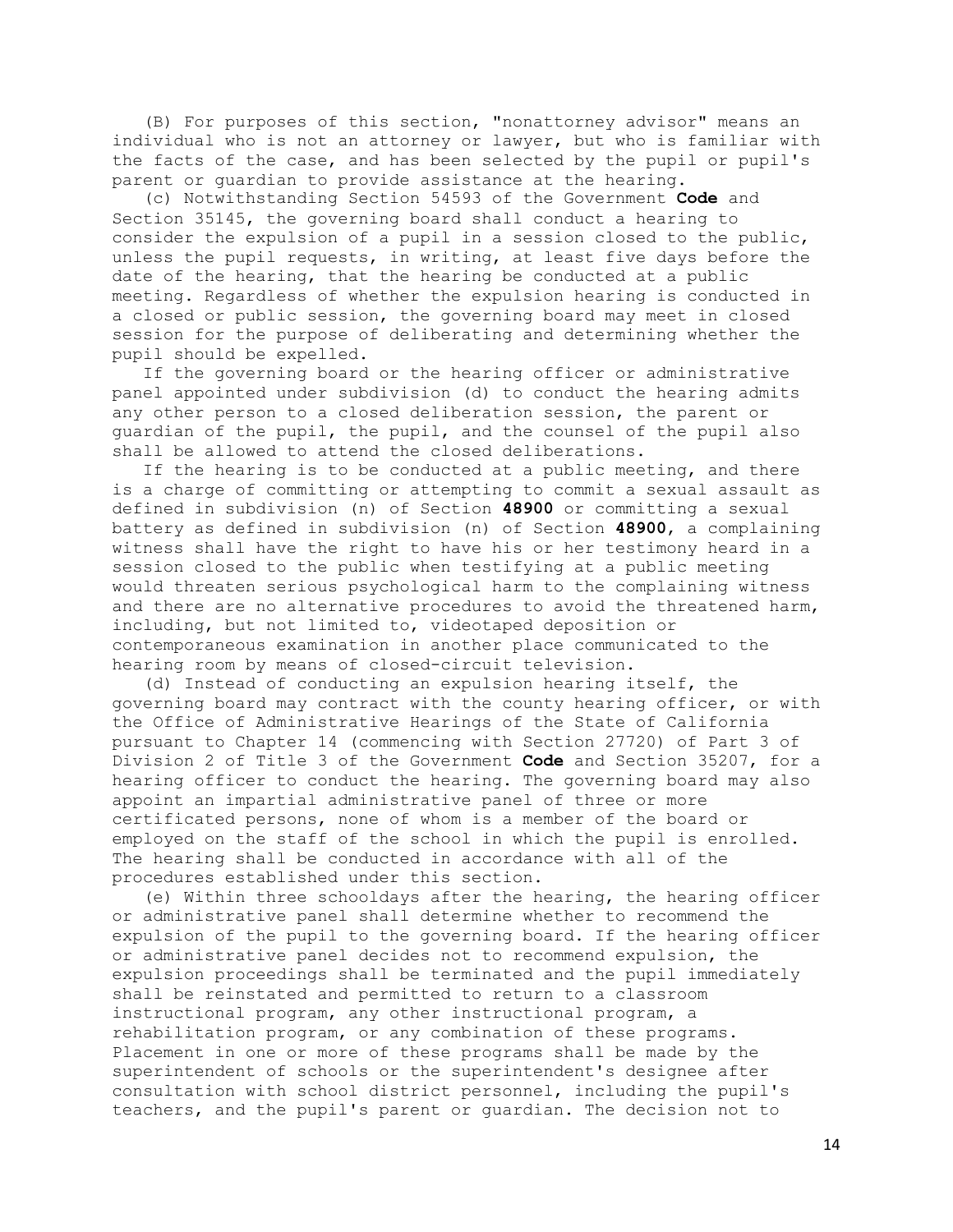recommend expulsion shall be final.

 (f) If the hearing officer or administrative panel recommends expulsion, findings of fact in support of the recommendation shall be prepared and submitted to the governing board. All findings of fact and recommendations shall be based solely on the evidence adduced at the hearing. If the governing board accepts the recommendation calling for expulsion, acceptance shall be based either upon a review of the findings of fact and recommendations submitted by the hearing officer or panel or upon the results of any supplementary hearing conducted pursuant to this section that the governing board may order.

 The decision of the governing board to expel a pupil shall be based upon substantial evidence relevant to the charges adduced at the expulsion hearing or hearings. Except as provided in this section, no evidence to expel shall be based solely upon hearsay evidence. The governing board or the hearing officer or administrative panel may, upon a finding that good cause exists, determine that the disclosure of either the identity of a witness or the testimony of that witness at the hearing, or both, would subject the witness to an unreasonable risk of psychological or physical harm. Upon this determination, the testimony of the witness may be presented at the hearing in the form of sworn declarations which shall be examined only by the governing board or the hearing officer or administrative panel. Copies of these sworn declarations, edited to delete the name and identity of the witness, shall be made available to the pupil.

 (g) A record of the hearing shall be made. The record may be maintained by any means, including electronic recording, so long as a reasonably accurate and complete written transcription of the proceedings can be made.

 (h) Technical rules of evidence shall not apply to the hearing, but relevant evidence may be admitted and given probative effect only if it is the kind of evidence upon which reasonable persons are accustomed to rely in the conduct of serious affairs. A decision of the governing board to expel shall be supported by substantial evidence showing that the pupil committed any of the acts enumerated in Section **48900**.

 In hearings which include an allegation of committing or attempting to commit a sexual assault as defined in subdivision (n) of Section **48900** or committing a sexual battery as defined in subdivision (n) of Section **48900**, evidence of specific instances, of a complaining witness' prior sexual conduct is to be presumed inadmissible and shall not be heard absent a determination by the person conducting the hearing that extraordinary circumstances exist requiring the evidence be heard. Before the person conducting the hearing makes the determination on whether extraordinary circumstances exist requiring that specific instances of a complaining witness' prior sexual conduct be heard, the complaining witness shall be provided notice and an opportunity to present opposition to the introduction of the evidence. In the hearing on the admissibility of the evidence, the complaining witness shall be entitled to be represented by a parent, guardian, legal counsel, or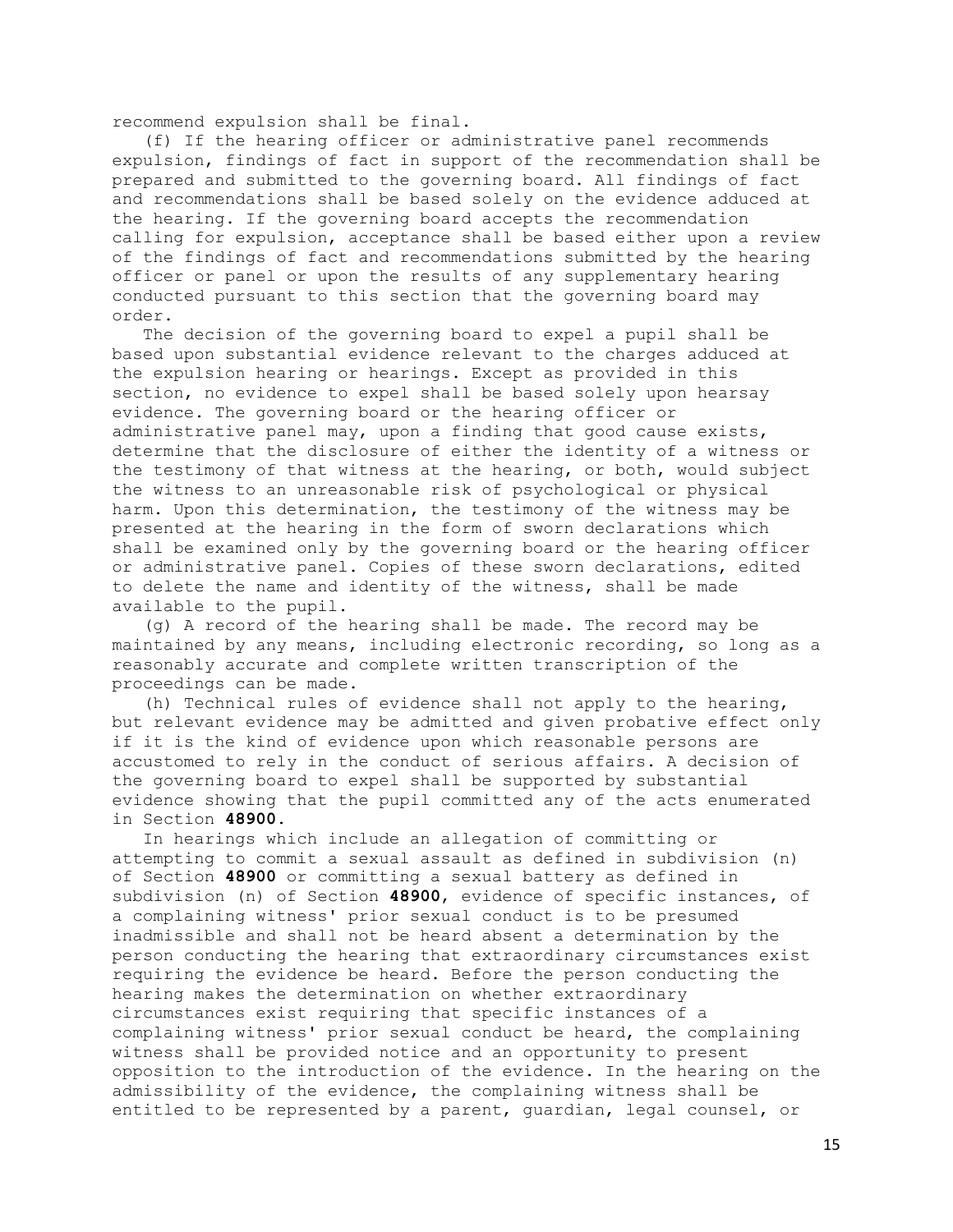other support person. Reputation or opinion evidence regarding the sexual behavior of the complaining witness is not admissible for any purpose.

 (i) (1) Before the hearing has commenced, the governing board may issue subpoenas at the request of either the superintendent of schools or the superintendent's designee or the pupil, for the personal appearance of percipient witnesses at the hearing. After the hearing has commenced, the governing board or the hearing officer or administrative panel may, upon request of either the county superintendent of schools or the superintendent's designee or the pupil, issue subpoenas. All subpoenas shall be issued in accordance with Sections 1985, 1985.1, and 1985.2 of the **Code** of Civil Procedure. Enforcement of subpoenas shall be done in accordance with Section 11455.20 of the Government **Code**.

 (2) Any objection raised by the superintendent of schools or the superintendent's designee or the pupil to the issuance of subpoenas may be considered by the governing board in closed session, or in open session, if so requested by the pupil before the meeting. Any decision by the governing board in response to an objection to the issuance of subpoenas shall be final and binding.

 (3) If the governing board, hearing officer, or administrative panel determines, in accordance with subdivision (f), that a percipient witness would be subject to an unreasonable risk of harm by testifying at the hearing, a subpoena shall not be issued to compel the personal attendance of that witness at the hearing. However, that witness may be compelled to testify by means of a sworn declaration as provided for in subdivision (f).

 (4) Service of process shall be extended to all parts of the state and shall be served in accordance with Section 1987 of the **Code** of Civil Procedure. All witnesses appearing pursuant to subpoena, other than the parties or officers or employees of the state or any political subdivision thereof, shall receive fees, and all witnesses appearing pursuant to subpoena, except the parties, shall receive mileage in the same amount and under the same circumstances as prescribed for witnesses in civil actions in a superior court. Fees and mileage shall be paid by the party at whose request the witness is subpoenaed.

 (j) Whether an expulsion hearing is conducted by the governing board or before a hearing officer or administrative panel, final action to expel a pupil shall be taken only by the governing board in a public session. Written notice of any decision to expel or to suspend the enforcement of an expulsion order during a period of probation shall be sent by the superintendent of schools or his or her designee to the pupil or the pupil's parent or guardian and shall be accompanied by all of the following:

 (1) Notice of the right to appeal the expulsion to the county board of **education**.

 (2) Notice of the **education** alternative placement to be provided to the pupil during the time of expulsion.

 (3) Notice of the obligation of the parent, guardian, or pupil under subdivision (b) of Section 48915.1, upon the pupil's enrollment in a new school district, to inform that district of the pupil's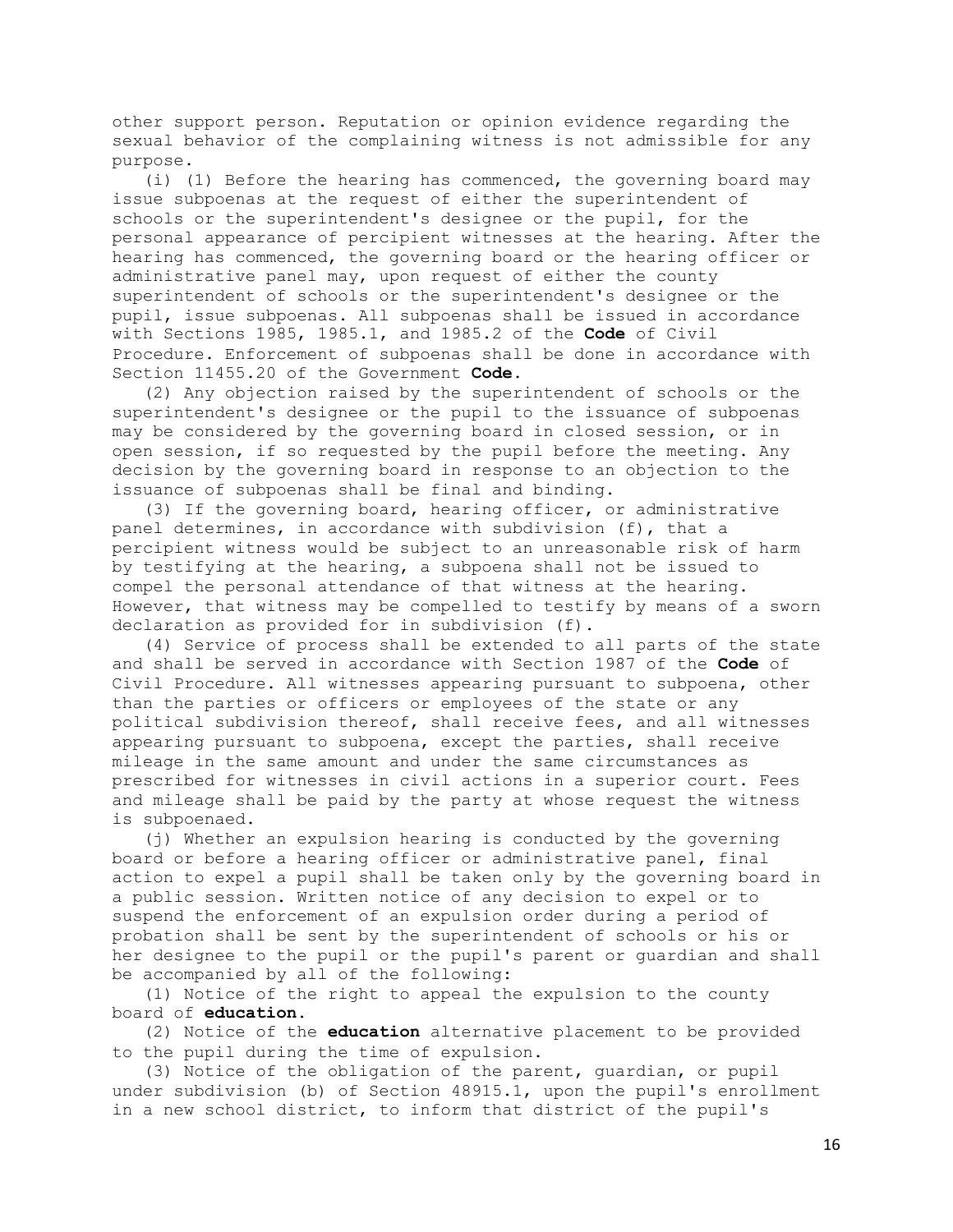expulsion.

 (k) The governing board shall maintain a record of each expulsion, including the cause therefor. Records of expulsions shall be a nonprivileged, disclosable public record.

 The expulsion order and the causes therefor shall be recorded in the pupil's mandatory interim record and shall be forwarded to any school in which the pupil subsequently enrolls upon receipt of a request from the admitting school for the pupil's school records.

**48918.5.** In expulsion hearings involving allegations brought pursuant to subdivision (n) of Section **48900**, the governing board of each school district shall establish rules and regulations governing procedures. The procedures shall include, but are not limited to, all of the following:

 (a) At the time that the expulsion hearing is recommended, the complaining witness shall be provided with a copy of the applicable disciplinary rules and advised of his or her right to: (1) receive five days' notice of the complaining witness's scheduled testimony at the hearing, (2) have up to two adult support persons of his or her choosing, present in the hearing at the time he or she testifies; and (3) to have the hearing closed during the time they testify pursuant to subdivision (c) of Section 48918.

 (b) An expulsion hearing may be postponed for one schoolday in order to accommodate the special physical, mental, or emotional needs of a pupil who is the complaining witness where the allegations arise under subdivision (n) of Section **48900**.

 (c) The district shall provide a nonthreatening environment for a complaining witness in order to better enable them to speak freely and accurately of the experiences that are the subject of the expulsion hearing, and to prevent discouragement of complaints. Each school district shall provide a room separate from the hearing room for the use of the complaining witness prior to and during breaks in testimony. In the discretion of the person conducting the hearing, the complaining witness shall be allowed reasonable periods of relief from examination and cross-examination during which he or she may leave the hearing room. The person conducting the hearing may arrange the seating within the hearing room of those present in order to facilitate a less intimidating environment for the complaining witness. The person conducting the hearing may limit the time for taking the testimony of a complaining witness to the hours he or she is normally in school, if there is no good cause to take the testimony during other hours. The person conducting the hearing may permit one of the complaining witness's support persons to accompany him or her to the witness stand.

 (d) Whenever any allegation is made of conduct violative of subdivision (n) of Section **48900**, complaining witnesses and accused pupils are to be advised immediately to refrain from personal or telephonic contact with each other during the pendency of any expulsion process.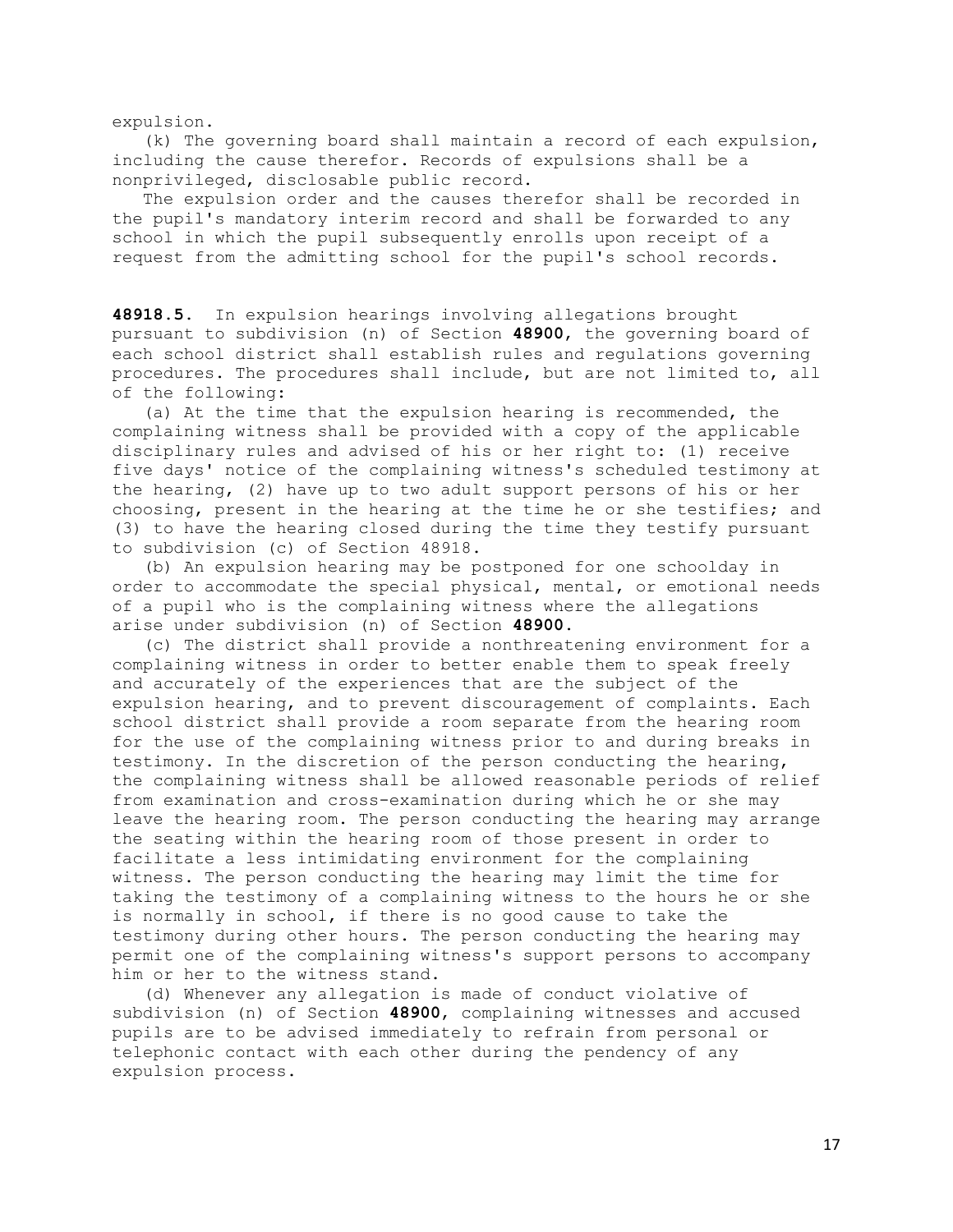**48918.6.** In addition to any other immunity that may exist, any testimony provided by a pupil witness in an expulsion hearing conducted pursuant to this article is expressly deemed to be a communication protected by subdivision (b) of Section 47 of the Civil **Code**.

## **CALIFORNIA CODES EDUCATION CODE SECTION 48919**

**48919.** If a pupil is expelled from school, the pupil or the pupil's parent or guardian may, within 30 days following the decision of the governing board to expel, file an appeal to the county board of **education** which shall hold a hearing thereon and render its decision.

 The county board of **education**, or in a class 1 or class 2 county a hearing officer or impartial administrative panel, shall hold the hearing within 20 schooldays following the filing of a formal request under this section. If the county board of **education** hears the appeal without a hearing conducted pursuant to Section 48919.5, then the board shall render a decision within three schooldays of the hearing conducted pursuant to Section 48920, unless the pupil requests a postponement.

 The period within which an appeal is to be filed shall be determined from the date a governing board votes to expel even if enforcement of the expulsion action is suspended and the pupil is placed on probation pursuant to Section 48917. A pupil who fails to appeal the original action of the board within the prescribed time may not subsequently appeal a decision of the board to revoke probation and impose the original order of expulsion.

 The county board of **education** shall adopt rules and regulations establishing procedures for expulsion appeals conducted under this section. If the county board of **education** in a class 1 or class 2 county elects to use the procedures in Section 48919.5, then the board shall adopt rules and regulations establishing procedures for expulsion appeals conducted under Section 48919.5. The adopted rules and regulations shall include, but need not be limited to, the requirements for filing a notice of appeal, the setting of a hearing date, the furnishing of notice to the pupil and the governing board regarding the appeal, the furnishing of a copy of the expulsion hearing record to the county board of **education**, procedures for the conduct of the hearing, and the preservation of the record of the appeal.

 The pupil shall submit a written request for a copy of the written transcripts and supporting documents from the school district simultaneously with the filing of the notice of appeal with the county board of **education**. The school district shall provide the pupil with the transcriptions, supporting documents, and records within 10 schooldays following the pupil's written request. Upon receipt of the records, the pupil shall immediately file suitable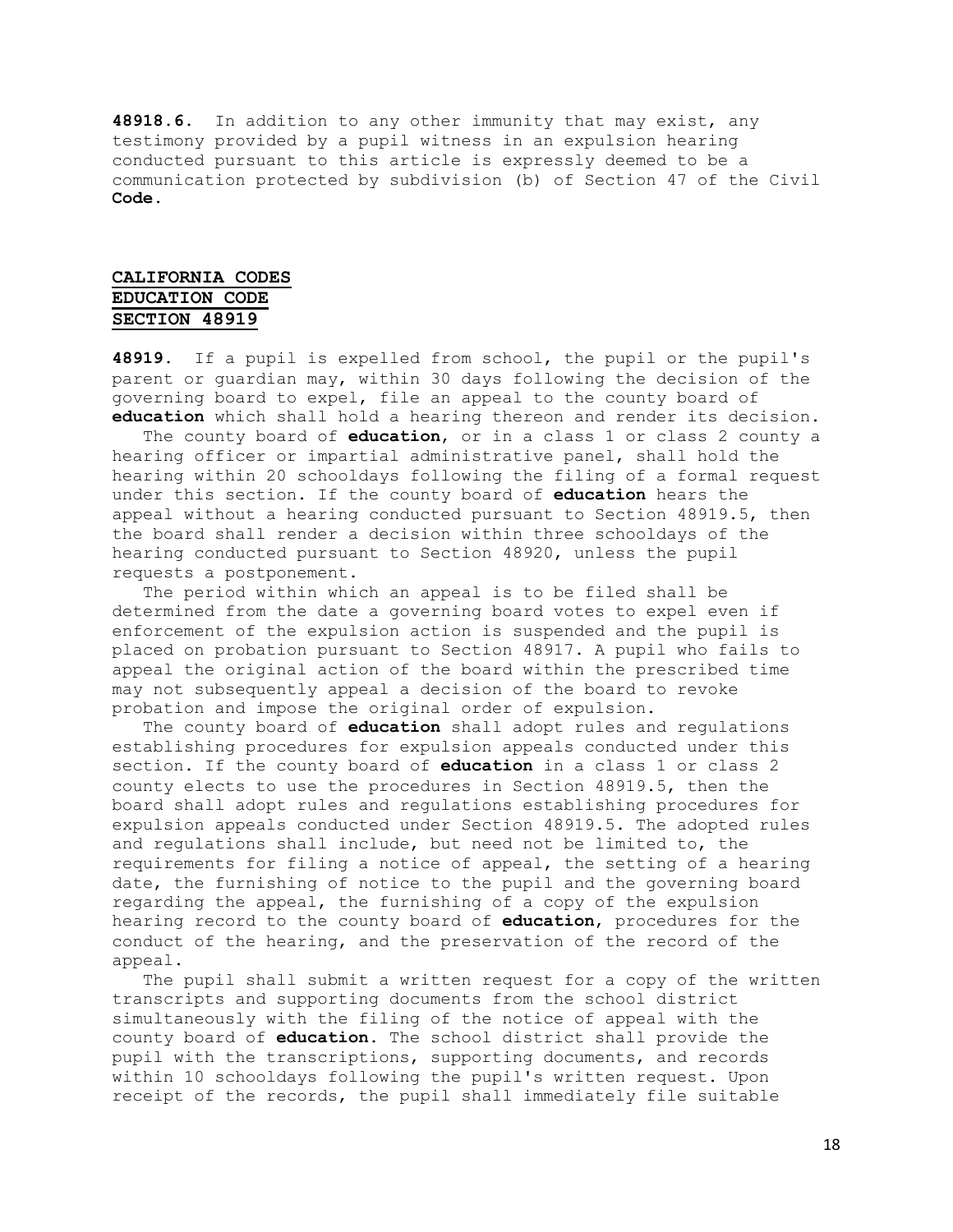copies of these records with the county board of **education**.

**48919.5.** (a) A county board of **education** in a class 1 or class 2 county may have a hearing officer pursuant to Chapter 14 (commencing with Section 27720) of Part 3 of Title 3 of the Government **Code**, or an impartial administrative panel of three or more certificated persons appointed by the county board of **education**, hear appeals filed pursuant to Section 48919. The members of the impartial administrative panel shall not be members of the governing board of the school district nor employees of the school district, from which the pupil filing the appeal was expelled. Neither the hearing officer, nor any member of the administrative panel, hearing a pupil' s appeal shall have been the hearing officer or a member of the administrative panel that conducted the pupil's expulsion hearing.

 (b) A hearing conducted pursuant to this section shall not issue a final order of the county board. The hearing officer or impartial administrative panel shall prepare a recommended decision, including any findings or conclusions required for that decision, and shall submit that recommendation and the record to the county board of **education** within three schooldays of hearing the appeal.

 (c) Sections 48919, 48920, 48921, 48922, 48923, and 48925 are applicable to a hearing conducted pursuant to this section.

 (d) Within 10 schooldays of receiving the recommended decision and record from the hearing officer or the impartial administrative panel, the county board of **education** shall review the recommended decision and record and render a final order of the board.

 (e) For purposes of this article, the following definitions shall apply:

 (1) "Countywide ADA" means the aggregate number of annual units of regular average daily attendance for the fiscal year in all school districts within the county.

 (2) "Class 1 county" means a county with 1994/95 countywide ADA of more than 500,000.

 (3) "Class 2 county" means a county with 1994/95 countywide ADA of at least 180,000 but less than 500,000.

#### **CALIFORNIA CODES EDUCATION CODE SECTION 48920**

**48920.** Notwithstanding the provisions of Section 54950 of the Government **Code** and Section 35145 of this **code**, the county board of **education** shall hear an appeal of an expulsion order in closed session, unless the pupil requests, in writing, at least five days prior to the date of the hearing, that the hearing be conducted in a public meeting. Upon the timely submission of a request for a public meeting, the county board of **education** shall be required to honor the request. Whether the hearing is conducted in closed or public session, the county board may meet in closed session for the purpose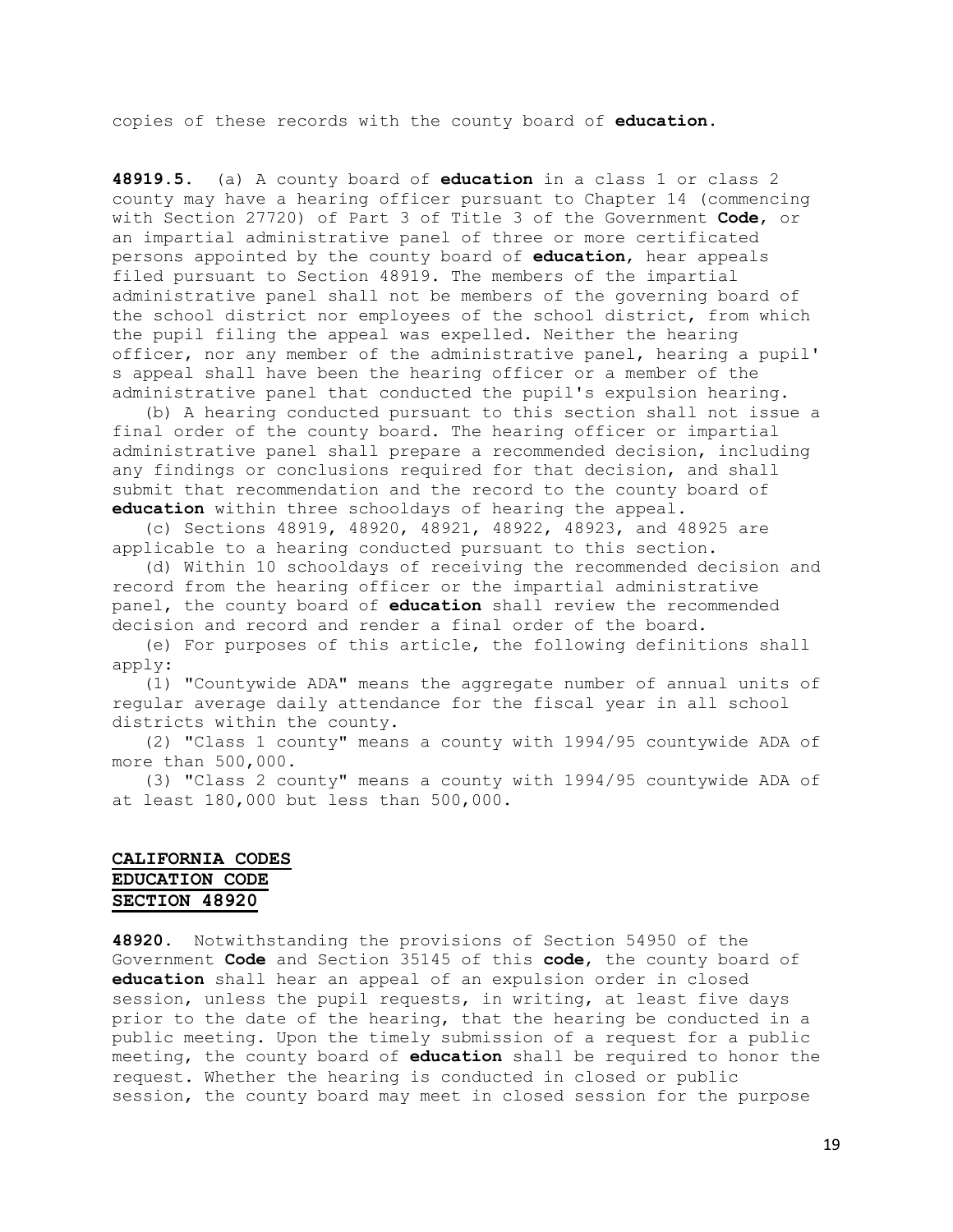of deliberations. If the county board admits any representative of the pupil or the school district, the board shall, at the same time, admit representatives from the opposing party.

## **CALIFORNIA CODES EDUCATION CODE SECTION 48921**

**48921.** The county board of **education** shall determine the appeal from a pupil expulsion upon the record of the hearing before the district governing board, together with such applicable documentation or regulations as may be ordered. No evidence other than that contained in the record of the proceedings of the school board may be heard unless a de novo proceeding is granted as provided in Section 48923.

 It shall be the responsibility of the pupil to submit a written transcription for review by the county board. The cost of the transcript shall be borne by the pupil except in either of the following situations:

 (1) Where the pupil's parent or guardian certifies to the school district that he or she cannot reasonably afford the cost of the transcript because of limited income or exceptional necessary expenses, or both.

 (2) In a case in which the county board reverses the decision of the local governing board, the county board shall require that the local board reimburse the pupil for the cost of such transcription.

## **CALIFORNIA CODES EDUCATION CODE SECTION 48922**

**48922.** (a) The review by the county board of **education** of the decision of the governing board shall be limited to the following questions:

 (1) Whether the governing board acted without or in excess of its jurisdiction.

(2) Whether there was a fair hearing before the governing board.

 (3) Whether there was a prejudicial abuse of discretion in the hearing.

 (4) Whether there is relevant and material evidence which, in the exercise of reasonable diligence, could not have been produced or which was improperly excluded at the hearing before the governing board.

 (b) As used in this section, a proceeding without or in excess of jurisdiction includes, but is not limited to, a situation where an expulsion hearing is not commenced within the time periods prescribed by this article, a situation where an expulsion order is not based upon the acts enumerated in Section **48900**, or a situation involving acts not related to school activity or attendance.

(c) For purposes of this section, an abuse of discretion is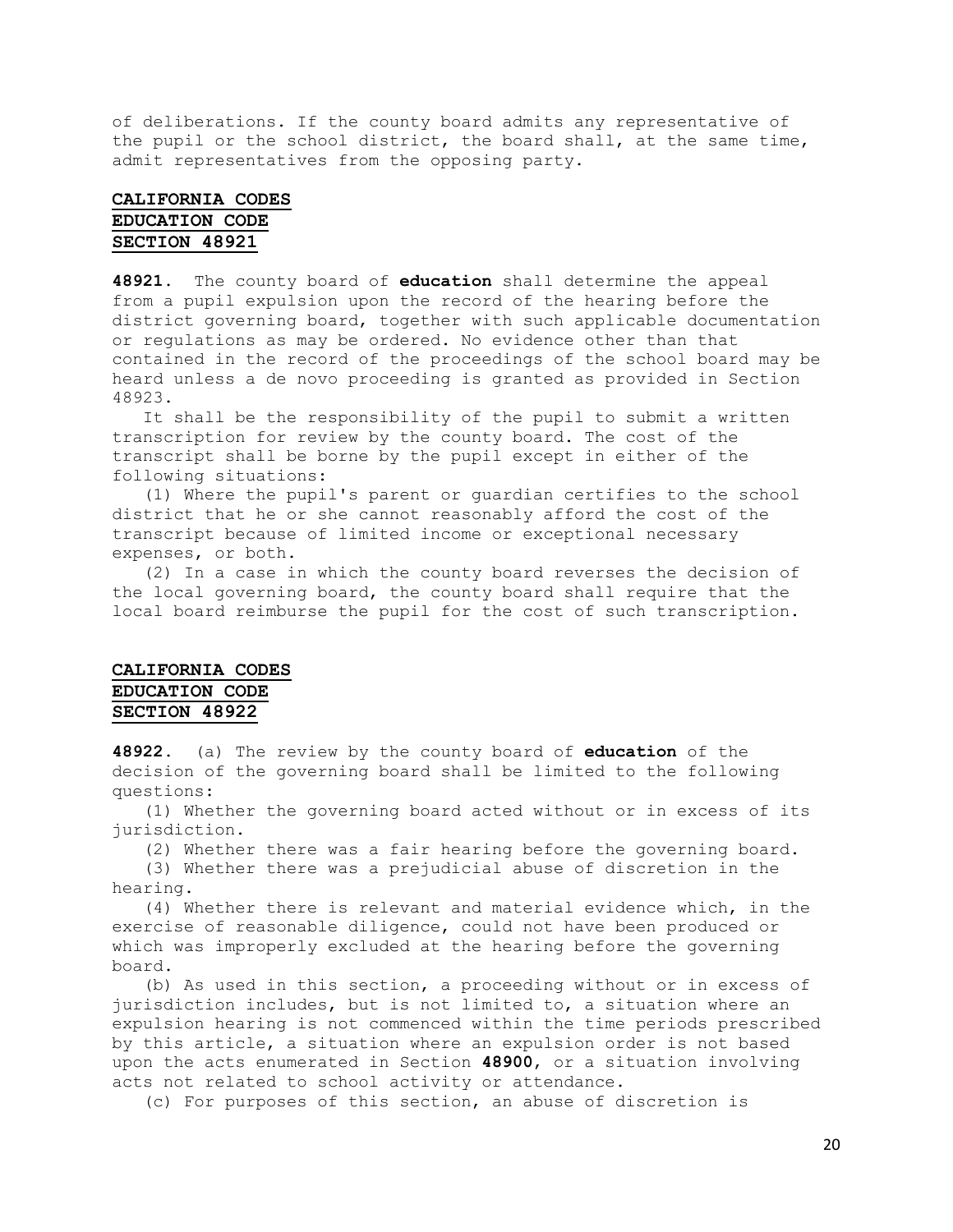established in any of the following situations:

 (1) If school officials have not met the procedural requirements of this article.

 (2) If the decision to expel a pupil is not supported by the findings prescribed by Section 48915.

(3) If the findings are not supported by the evidence.

 A county board of **education** may not reverse the decision of a governing board to expel a pupil based upon a finding of an abuse of discretion unless the county board of **education** also determines that the abuse of discretion was prejudicial.

## **CALIFORNIA CODES EDUCATION CODE SECTION 48923**

**48923.** The decision of the county board shall be limited as follows:

 (a) If the county board finds that relevant and material evidence exists which, in the exercise of reasonable diligence, could not have been produced or which was improperly excluded at the hearing before the governing board, it may do either of the following:

 (1) Remand the matter to the governing board for reconsideration and may in addition order the pupil reinstated pending the reconsideration.

 (2) Grant a hearing de novo upon reasonable notice thereof to the pupil and to the governing board. The hearing shall be conducted in conformance with the rules and regulations adopted by the county board under Section 48919.

 (b) If the county board determines that the decision of the governing board is not supported by the findings required to be made by Section 48915, but evidence supporting the required findings exists in the record of the proceedings, the county board shall remand the matter to the governing board for adoption of the required findings. This remand for the adoption and inclusion of the required findings shall not result in an additional hearing pursuant to Section 48918, except that final action to expel the pupil based on the revised findings of fact shall meet all requirements of subdivisions (j) and (k) of Section 48918.

 (c) In all other cases, the county board shall enter an order either affirming or reversing the decision of the governing board. In any case in which the county board enters a decision reversing the local board, the county board may direct the local board to expunge the record of the pupil and the records of the district of any references to the expulsion action and the expulsion shall be deemed not to have occurred.